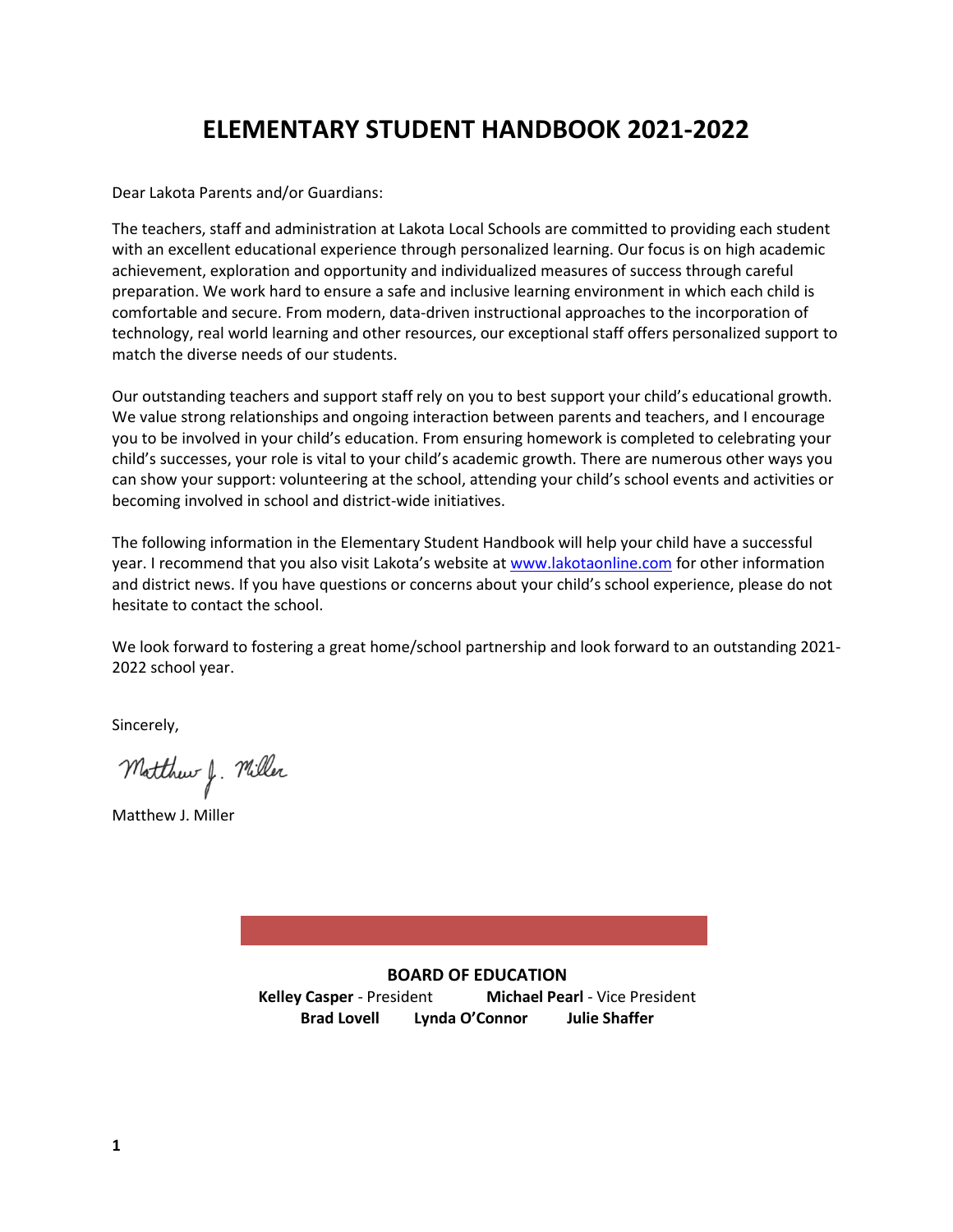## *DISTRICT LEADERSHIP*

| <b>Matthew Miller</b>                          | <b>Kim Melzer</b>                            |
|------------------------------------------------|----------------------------------------------|
| Superintendent                                 | Director, Federal Programs                   |
| Jenni Logan                                    | <b>Chris Passarge</b>                        |
| Treasurer/CFO                                  | <b>Chief Operations Officer</b>              |
| <b>Robb Vogelmann</b>                          | <b>Todd Wesley</b>                           |
| <b>Assistant Superintendent</b>                | Chief Technology Officer                     |
| <b>Rob Kramer</b>                              | <b>Craig Hatfield</b>                        |
| Executive Director, Human Resources            | Senior Director, Business Operations         |
| <b>Betsy Fuller</b>                            | <b>Sue Prewitt</b>                           |
| Director, School & Community Relations         | <b>Transportation Manager</b>                |
| <b>Keith Koehne</b>                            | Lori Brown                                   |
| Executive Director, Curriculum and Instruction | Director, Student Services                   |
| Christina French (K-6) Andrew Wheatley (7-12)  | <b>Andrea Longworth</b>                      |
| Directors, Curriculum and Instruction          | <b>Executive Director, Special Services</b>  |
| Dan Hudson                                     | <b>Elgin Card</b>                            |
| Director, Data & Assessment                    | Senior Director, Lakota Outreach Diversity & |
|                                                | Inclusion (LODI)                             |

# **LAKOTA SCHOOLS AND OFFICES**

| <b>LAKOTA</b>              | <b>LIBERTY EARLY</b>       | <b>CHEROKEE</b>              |
|----------------------------|----------------------------|------------------------------|
| <b>CENTRAL OFFICE</b>      | <b>CHILDHOOD SCHOOL</b>    | <b>ELEMENTARY</b>            |
| 5572 Princeton Road        | 6040 Princeton Road        | 5345 Kyles Station Road      |
| Liberty Township, OH 45011 | Liberty Township, OH 45011 | Liberty Township, OH 45011   |
| 513-874-5505               | 513-777-6194               | 513-755-8200                 |
|                            |                            |                              |
| <b>CREEKSIDE EARLY</b>     | <b>SHAWNEE EARLY</b>       | <b>ENDEAVOR</b>              |
| <b>CHILDHOOD SCHOOL</b>    | <b>CHILDHOOD SCHOOL</b>    | <b>ELEMENTARY</b>            |
| 5070 Tylersville Road      | 9394 Sterling Drive        | 4400 Smith Road              |
| West Chester, OH 45069     | Cincinnati, OH 45241       | West Chester, OH 45069       |
| 513-874-0175               | 513-779-3014               | 513-759-8300                 |
|                            |                            |                              |
| <b>HERITAGE EARLY</b>      | <b>WYANDOT EARLY</b>       | <b>FREEDOM</b>               |
| <b>CHILDHOOD SCHOOL</b>    | <b>CHILDHOOD SCHOOL</b>    | <b>ELEMENTARY</b>            |
| 5052 Hamilton-Mason Road   | 7667 Summerlin Blvd.       | 6035 Beckett Ridge Boulevard |
| Liberty Township, OH 45011 | Liberty Township, OH 45044 | West Chester, OH 45069       |
| 513-863-7060               | 513-759-8100               | 513-777-9787                 |
|                            |                            |                              |
| <b>HOPEWELL EARLY</b>      | <b>ADENA</b>               | <b>INDEPENDENCE</b>          |
| <b>CHILDHOOD SCHOOL</b>    | <b>ELEMENTARY</b>          | <b>ELEMENTARY</b>            |
| 8300 Cox Road              | 9316 Minuteman Way         | 7480 Princeton Road          |
| West Chester, OH 45069     | West Chester, OH 45069     | Liberty Township, OH 45044   |
| 513-777-6128               | 513-777-0100               | 513-755-8300                 |
|                            |                            |                              |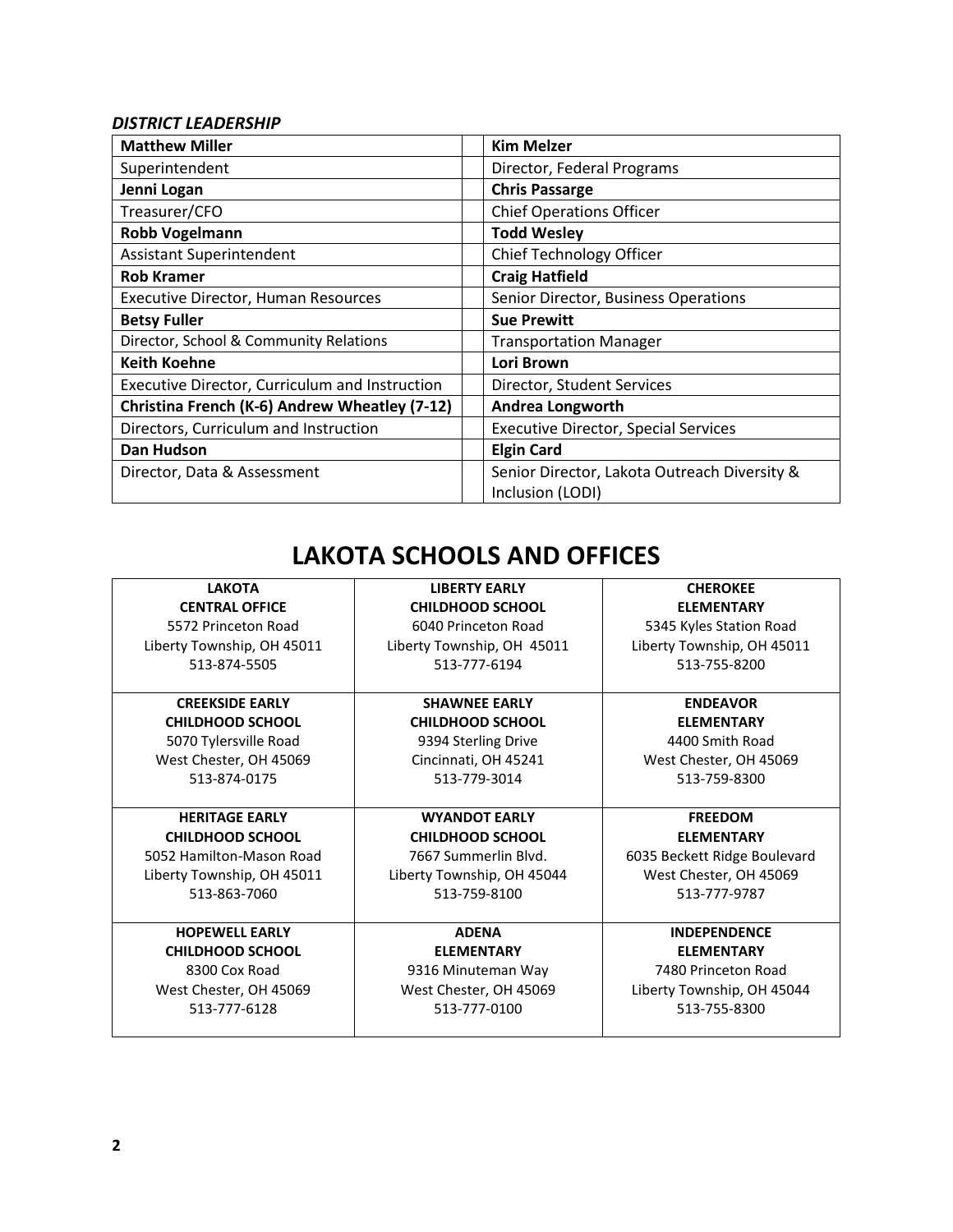| <b>UNION ELEMENTARY</b>         | <b>LAKOTA PLAINS</b>         | <b>LAKOTA WEST</b>            |
|---------------------------------|------------------------------|-------------------------------|
| 7670 LeSourdsville-West Chester | <b>JUNIOR SCHOOL</b>         | <b>MAIN CAMPUS</b>            |
| Road                            | 5500 Princeton Road          | 8940 Union Centre Boulevard   |
| West Chester, OH 45069          | Liberty Township, OH 45011   | West Chester, OH 45069        |
| 513-777-2201                    | 513-644-1130                 | 513-874-5699                  |
|                                 |                              |                               |
| <b>VANGORDEN ELEMENTARY</b>     | <b>LAKOTA RIDGE</b>          | <b>LAKOTA WELCOME</b>         |
| 6475 LeSourdsville-West Chester | <b>JUNIOR SCHOOL</b>         | <b>CENTER</b>                 |
| Road                            | 6199 Beckett Ridge Boulevard | 5572 Princeton Road           |
| Liberty Township, OH 45011      | West Chester, OH 45069       | Liberty Township, OH 45011    |
| 513-644-1150                    | 513-777-0552                 | 513-682-4120                  |
|                                 |                              |                               |
| <b>WOODLAND</b>                 | <b>LAKOTA EAST</b>           | <b>THE</b>                    |
| <b>ELEMENTARY</b>               | <b>FRESHMAN CAMPUS</b>       | <b>ACADEMY</b>                |
| 6923 Dutchland Parkway          | 7630 Bethany Road            | 5030 Tylersville Road         |
| Liberty Township, OH 45044      | Liberty Township, OH 45044   | West Chester, OH 45069        |
| 513-779-7775                    | 513-588-7700                 | 513-874-7660                  |
|                                 |                              |                               |
| <b>HOPEWELL JUNIOR</b>          | <b>LAKOTA EAST</b>           | <b>LAKOTA SERVICE</b>         |
| <b>SCHOOL</b>                   | <b>MAIN CAMPUS</b>           | <b>CENTER</b>                 |
| 8200 Cox Road                   | 6840 Lakota Lane             | 6947 Yankee Road              |
| West Chester, OH 45069          | Liberty Township, OH 45044   | Liberty Township, OH 45044    |
| 513-777-2258                    | 513-755-7211                 | 513-755-5825                  |
|                                 |                              | Child Nutrition: 513-644-1163 |
| <b>LIBERTY JUNIOR</b>           | <b>LAKOTA WEST</b>           | <b>PETERMANN</b>              |
| <b>SCHOOL</b>                   | <b>FRESHMAN CAMPUS</b>       | <b>TRANSPORTATION</b>         |
| 7055 Dutchland Parkway          | 5050 Tylersville Road        | 6947 Yankee Road              |
| Liberty Township, OH 45044      | West Chester, OH 45069       | Liberty Township, OH 45044    |
| 513-777-4420                    | 513-874-8390                 | 513-755-5821                  |
|                                 |                              |                               |

## **INSIDE THIS HANDBOOK**

#### **[Student Performance](#page-6-0)**

Grading, District-Wide Testing, Homework, Student Support Teams, Child Identification Requirement, Special Services, Parent Mentor, Gifted Education, Internet Use, Grade & Class Assignment

#### **[School & Home Communications](#page-9-0)**

Notes, Parent-Teacher Conferences, Questions or Concerns, Parent Access to Records, Custody Records, Confidentiality, Lakota Online

#### **[Health & Safety](#page-11-0)**

School Visitors, School Breakfast and Lunches, Outside Play, Safety Drills, Suspected Child Abuse, Clinic Assistance, Student Illness, Emergency Notification forms, Medical Emergencies, Medication Procedure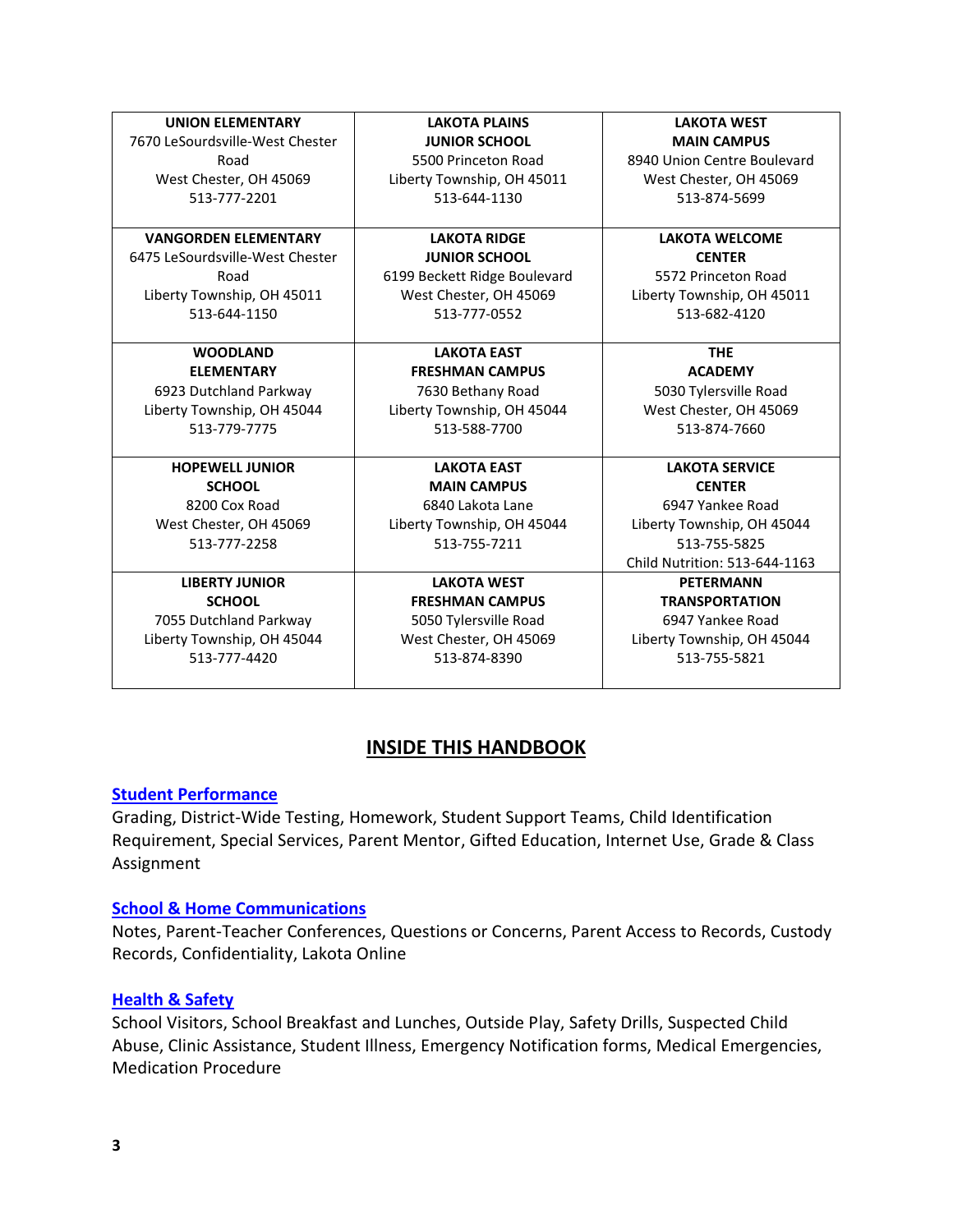#### **Transportation & Dismissal**

Parent Responsibility, Student Safety, Misbehavior on the Bus, Permission to Change Buses or Stops, Student Pick-Up, Cancellation of School, Make-Up of Snow/Calamity days

#### **[Student Responsibility](#page-18-0)**

Care of School Property, Lost books, Student Code of Conduct and Due Process for Student Suspension and Expulsion, Reasonable Search & Seizure, Nondiscrimination in School Activities.

#### **[Common Illnesses & Guidelines](#page-30-0)**

Description of common illness and when to keep a child home from school

*It is the policy of the Lakota Local School District that educational activities, employment, programs, and services are offered without regard to race, color, national origin, sex, religion disability, or age. In addition, the District makes an effort to write curricula and select support materials that are not racially, culturally, or gender biased.*

## **ADMISSIONS AND ATTENDANCE**

Questions can be answered by contacting the Lakota Welcome Center at 513-682-4120.

#### **Transfers within District (BP 5113.01)**

The District has adopted an Intra-District open enrollment policy which will, in certain circumstances, allow residents to send their children to Lakota schools located outside of their normally assigned attendance zone. Applications are submitted to the school of choice in the spring by the last business day of May. Parents should consult the District's specific guidelines and application procedures (refer to Board Policy and Administrative Guideline number 5113.01). Students residing within a specific attendance zone are always given first consideration for attending that school. Students receiving special education services are required to attend a school within the District where services specified in their IEPs are available.

Intra-District transfers are approved only when they do not interfere with class size, reasonable building capacity, or program balance. Once assigned, students will remain in the school of choice for the full school year. After that, parents may request a transfer to a different school. Transportation is the responsibility of the parent. Transfers during the school year are not permitted.

#### **School Fees**

Paying school fees in a timely manner is important to the smooth operation of the school. Beginning the fourth quarter of the school year, report cards will be withheld for unpaid school fees. NOTE – At the secondary level, a student cannot fully participate in graduation if there are past unpaid fees.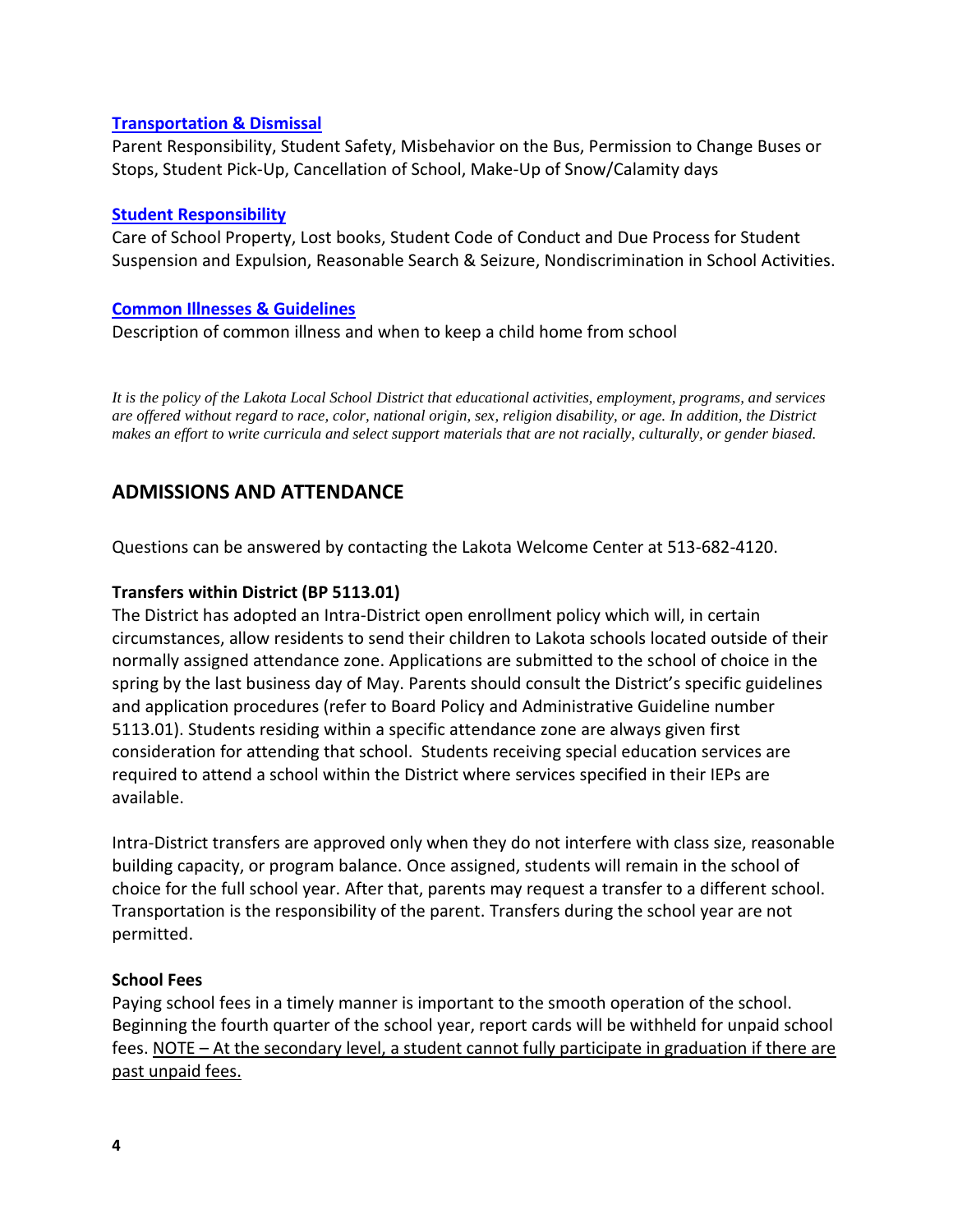## **Attendance**

Regular attendance by all students of the Lakota Local School District is very important. Students who have irregular attendance tend to have poor academic success. For this reason, it is important that parents and students make every effort possible to make appointments and conduct personal business outside of school hours. Situations may arise that cause a student to miss part or all of the school day. A student is considered EXCUSED for the following reasons:

- 1. Personal illness
- 2. Illness in the family
- 3. Death of a relative
- 4. Quarantine of the home
- 5. Religious reasons
- 6. Emergency reasons that must be considered to have good and sufficient cause for the absence. (Court appearance, etc.)

A student is considered truant if he or she is absent or tardy from school without a legitimate excuse. UNEXCUSED absences include but are not limited to the following:

- 1. Missed bus
- 2. Overslept
- 3. No parent note or excuse offered

The State of Ohio has passed legislation regarding school attendance (Senate Bill 181). Since the Lakota Local School District is held accountable by law for attendance of all students, guidelines have been developed for all grade levels. The guidelines are designed to meet state law and Lakota Board Policy, and provide a K-12 comprehensive attendance plan for students and parents. (Refer to Board Policy 5200 – Attendance).

For elementary students, the guidelines state the following:

- 1. Schools must be notified by parent or guardian of any absences (see "Reporting Student Absence").
- 2. Parents will be contacted by phone or letter if absences become excessive.
- 3. After 30 or more consecutive absence hours, 42 or more hours in one (1) month, or 72 or more hours in one (1) school year, the school may require a physician's documentation to excuse further absences.

Statement of Partnership – We realize that the majority of our students never have a problem with truancy. We value our partnership with you in providing an excellent educational experience for your child. Please know that we will work with you to continue that partnership.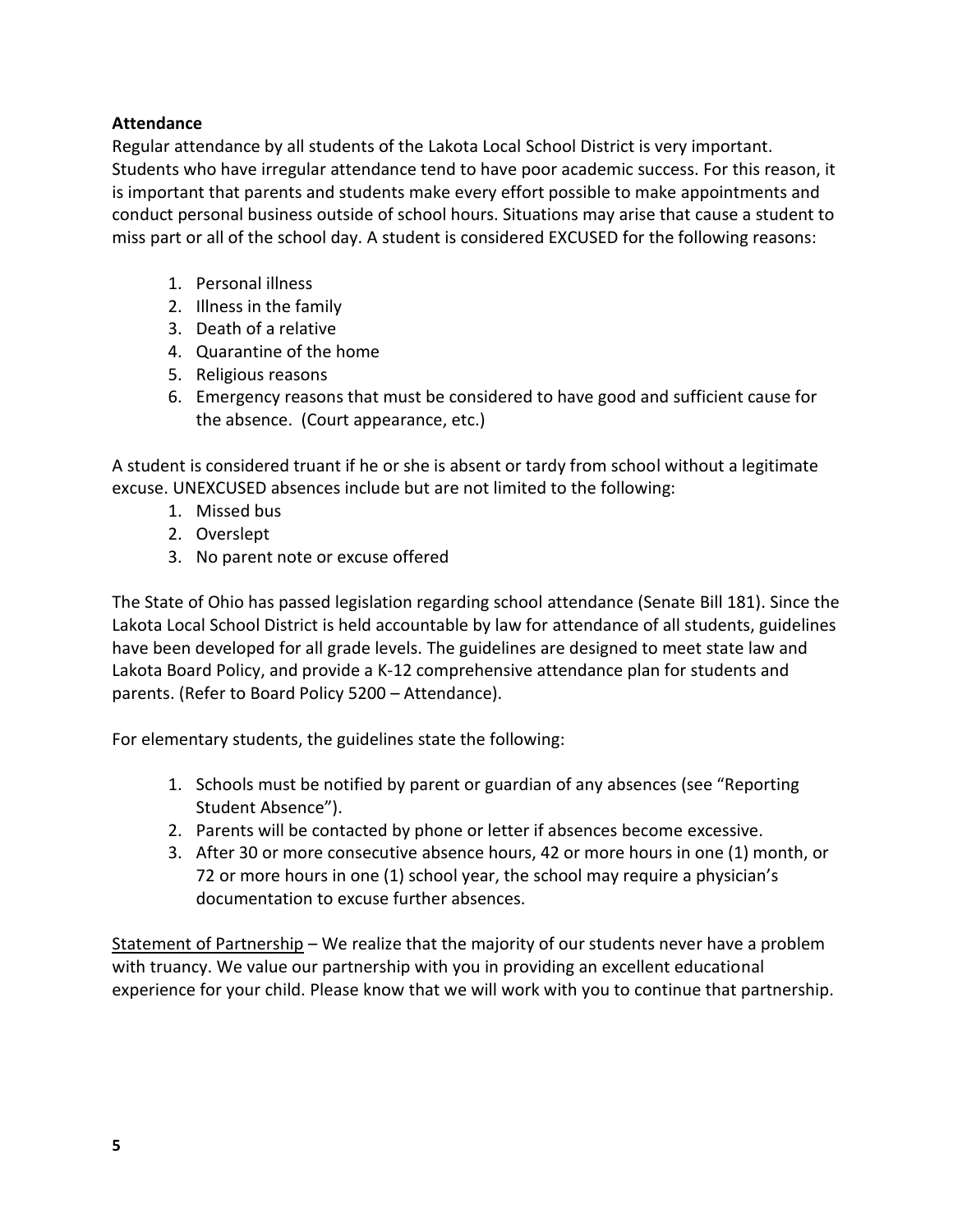## *State of Ohio Attendance Rules*

*A student with 30 or more consecutive hours of absence, 42 or more hours of absence in one (1) month, or 72 or more hours of absence in one (1) school year, will be considered "habitually" truant, under Section 3321.191 of the Ohio Revised Code.*

*In the case of "habitual" truants, the Lakota Local School District Board of Education may:*

- *Send notification letter home*
- *require the student and parent to complete an Attendance Assessment*
- *require the student and parent to participate with an Absence Intervention Team*
- *require the student and parent to sign an Attendance Contract*
- *require the parent, guardian or other persons having care of the student to attend a parental involvement program under Sections of the Ohio Revised Code*
- *notify the Registrar of Motor Vehicles of a habitual truant under Sections of the Ohio Revised Code*
- *Monitor the student's progress/adherence to the signed Attendance Contract*
- *Take legal action under Sections of the Ohio Revised Code*

*Students and Parents that fail to adhere to the Attendance Contract created by the Absence Intervention Team will be referred to Children Services/Juvenile Court.*

#### **Reporting Student Absence**

The Missing Child Act requires schools to contact parents of all students who are absent from school each day. To avoid a telephone call and additional work for the school office, *parents are asked to phone the school attendance line any time before 9:00 a.m. when their child is absent. If the school office is closed, please leave a message.* This will help the school reduce the possibility of a child missing from school without the parents' knowledge. If the parent/guardian has not called, students must present a note on their return stating date of the absence, reason for the absence, and signature and telephone number of the parent or guardian.

#### **Tardy/Absence**

Students are considered tardy if they miss up to 4.5 hours (or 1.75 hours for half-day kindergarten) of class during any given school day. This rule also applies for children picked up prior to the end of the school day. Any absence of more than 4.5 hours (or 1.75 hours for halfday kindergarten) is considered a full-day absence. Students who arrive at school after the start of the school day must report to the office for an admissions slip.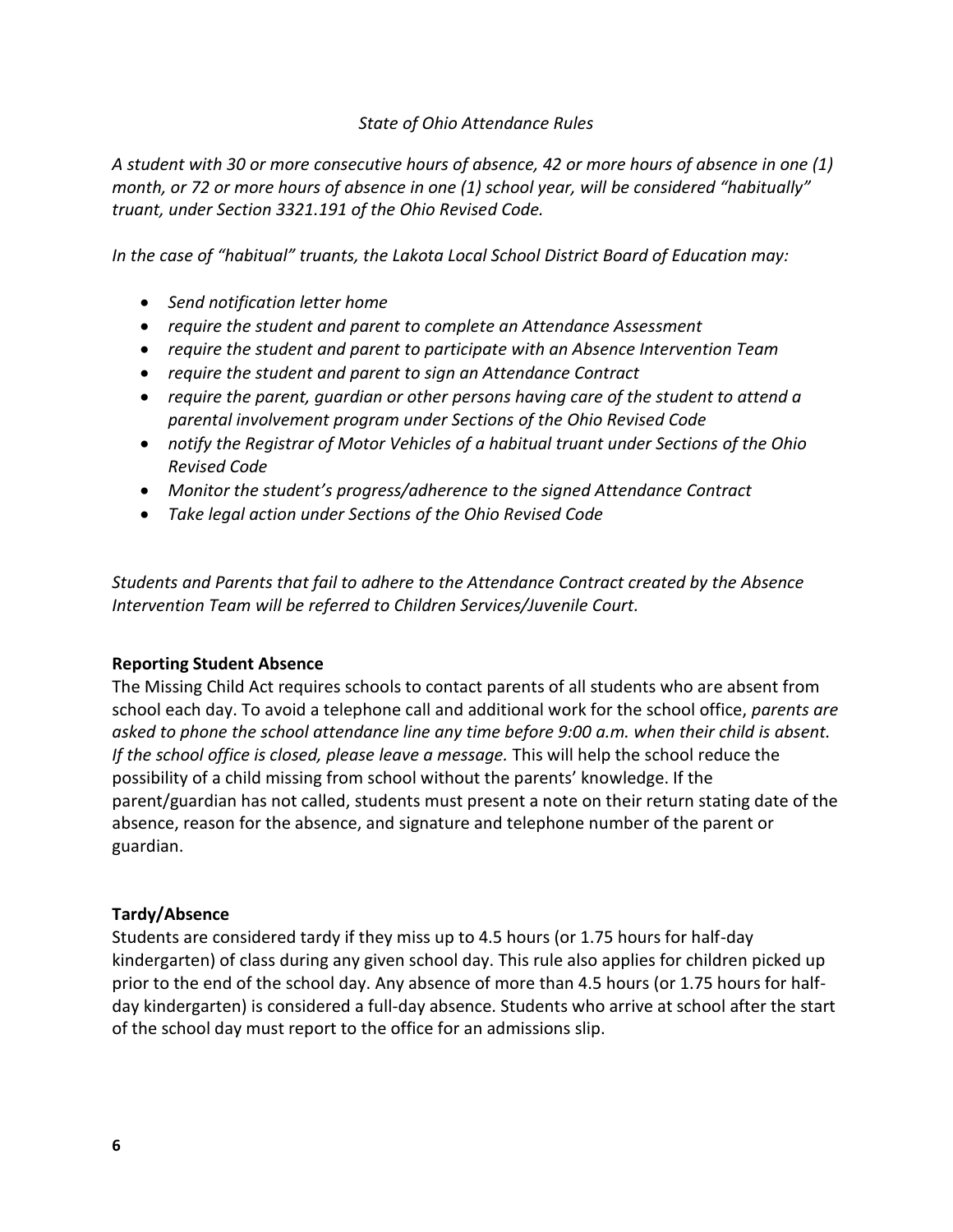#### **Vacations during the Year**

Parents are strongly encouraged not to schedule vacation during school days in order to avoid disruptions to the educational process. Parents are asked to advise the school of their plans and to inquire about related deadlines for make-up work. Be aware that teachers are not required to make long-range assignments for vacationing students. Also, students may take tests missed during their absence from school at the convenience of the teacher.

#### **Withdrawal from School**

When students are withdrawn from school, parents should notify the school office several days in advance. Students' records will not be released without parental consent. All fees must be paid and all books and materials returned upon withdrawal from school.

## <span id="page-6-0"></span>**Student Performance**

#### **Grading**

Report cards are available online through Home Access Center (HAC) via a parent account quarterly. Buildings will provide information to parents about how to access HAC and set up an initial account that will remain the same for the entire time the student attends Lakota. Progress is reported via the HAC account for all elementary grades. Teachers and parents are expected to have on-going communication about student progress throughout the year.

#### Kindergarten, 1st and 2nd Grade

The scale below is used for the content areas of reading, writing, math, science and social studies:

- 3: Student has met end of the year standard
- 2: Student is on course to meet end of year standard
- 1: Student is making limited progress toward meeting end of year standard.  $(1^{st} 3^{rd}$ Quarters) Student did not meet end of year standard (4<sup>th</sup> Quarter only)

Learning and social skills attainment is measured at this level using the following scale:

- + Student displays this behavior/skill most of the time
- Student needs improvement in this area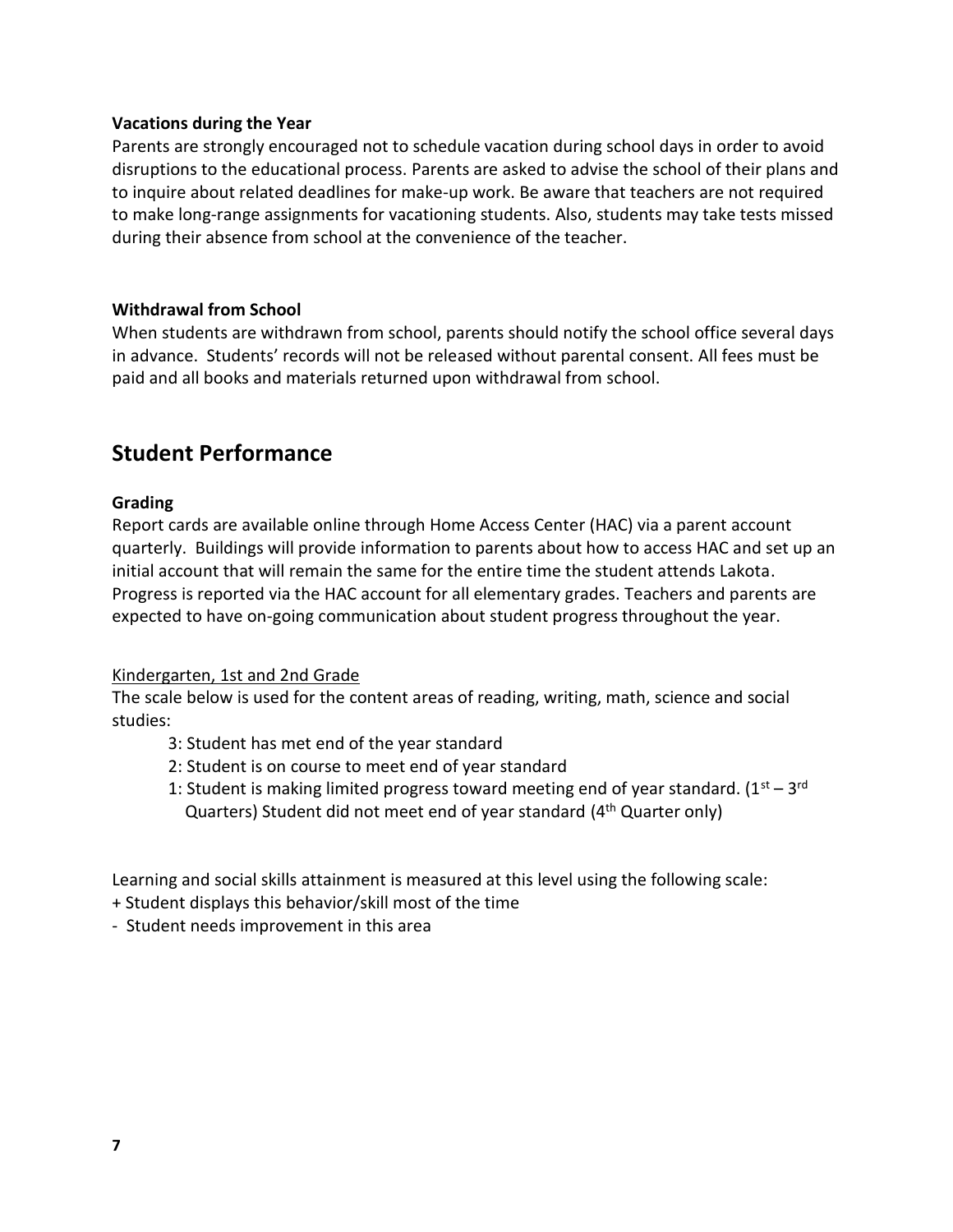## Grades 3-6 The following grading scale applies to grades 3-6:

| $A + (97 - 100\%)$ | A $(93 - 96%)$   |
|--------------------|------------------|
| A- $(90 - 92%)$    | $B + (87 - 89%)$ |
| $B(83 - 86%)$      | $B - (80 - 82%)$ |
| $C+$ (77 - 79%)    | $C(73-76%)$      |
| $C - (70 - 72%)$   | $D+ (67-69%)$    |
| $D(63 - 66%)$      | $D - (60 - 62%)$ |

The scale below is used for the responsibility for learning and responsibility for behavior section:

**1 = Consistently 2 = Sometimes 3 = Seldom**

## **District-Wide Testing**

Students identified as English language learners will participate in the Ohio English Language Proficiency Assessment (OELPA) in the late winter/early spring each year. This ODE required assessment is used to measure students' yearly progress in listening, speaking, reading, and writing.

Several state tests will be administered online to students in grades 3-6. In grades 3-6, all students will take a reading and math state test that measures their proficiency with standards in that grade level. Students in fifth grade will take a state level test in science. Students in grades K-6 will participate in online benchmark assessments up to three times a year. Measures of Academic Progress Assessment, or MAP, is used to inform classroom instruction and help identify students in need of intervention or enrichment. Students in K-6 take a math and reading test through MAP.

Students in grades 2 & 5 will also participate in the Terra Nova and InView. These assessments are used, in part, to help identify students ready for advanced learning opportunities and/or gifted services.

Parents will be notified of any changes in the testing schedules.

## **Homework**

Class assignments, whether for completion in school or at home, are critical to student learning. The length of homework varies among grade levels. Check with the classroom teacher for the amount of time your child should be doing homework. Students who are absent will generally be given make-up work after they return to school. In the case of an extended absence, parents may contact the classroom teacher regarding exceptions to this policy.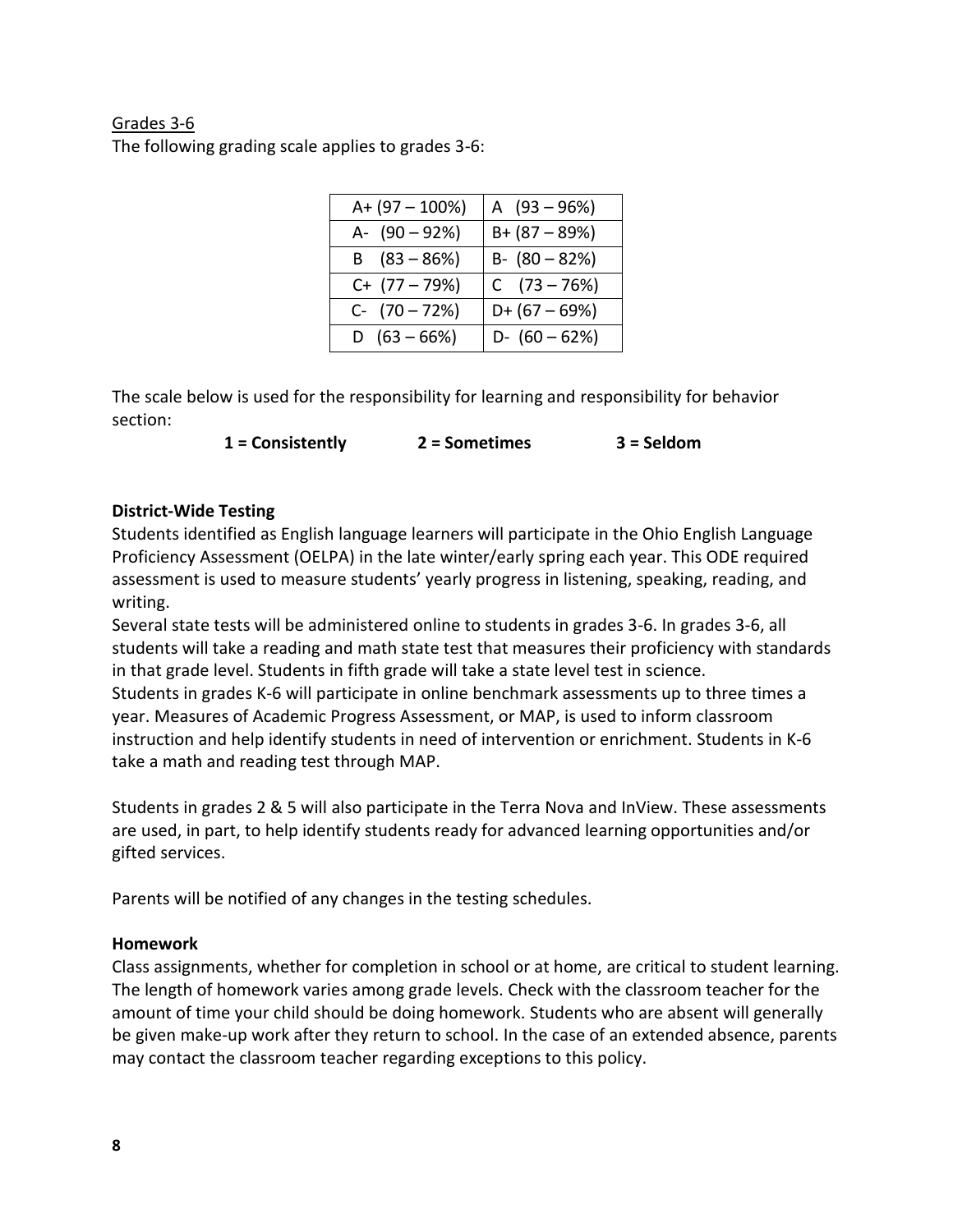#### **Student Support Teams**

Student Support Teams (SST) are organized at every elementary to help meet the needs of individual students when concerns surface about classroom performance. Prior to an SST meeting, the teacher will first try different classroom interventions in order to try to meet student needs.

The Student Support Team (SST) may include, but is not limited to, the assistant principal, parent, classroom teacher, other intervention teachers, and the school psychologist. Parents will be notified of meetings but are not required to attend in order for a meeting to occur.

Through discussion, team members generate ideas for working with the student that have not yet been tried as a means of improving classroom performance. Educational decisions are made in team consultation with teachers implementing ideas as a way to meet the individual needs of the student.

#### **Child Identification Requirement**

The Lakota Local School District is continuing the effort to identify, locate, evaluate, and provide services to any child with a suspected disability between the ages of 3-21. Children may have diagnoses including, but not limited to, the following: autism, traumatic brain injury, hearing impairments, visual impairments, speech and language delays, learning delays, behavioral concerns and multiple disabilities. It is our goal to identify and provide services as early as possible. If you have any questions, please contact Lakota Special Services 644-1212 Ext. 22061.

Section 504 of the Rehabilitation Act of 1973 requires the district to identify each child who has a disability, i.e. a mental or physical impairment which substantially limits a major life activity, such as learning. The District is required to offer an evaluation for any child who, because of disability, needs, or whom the District believes to need, regular or special education and related aids and services. Some children with disabilities receive medical treatment or other mitigating measures that make it difficult for the District to identify them as having disabilities. Just because a child's disability is being treated effectively does not disqualify that child from Section 504 coverage. Does your child have a disability, whether it is being treated or not, that substantially limits a major life activity?

If you suspect your child has a disability or if you have questions about special education for children with disabilities, please contact your school.

#### **Special Services**

Lakota believes that all students should be included in regular classroom settings whenever possible. Lakota provides services to assure an appropriate education for all students. For more information, contact the department of Special Services at 513-644-1212, option 6.

#### **Parent Mentor**

The Parent Mentor is employed to help school districts and families by providing training, support, and information services. The Parent Mentor is available to help guide parents through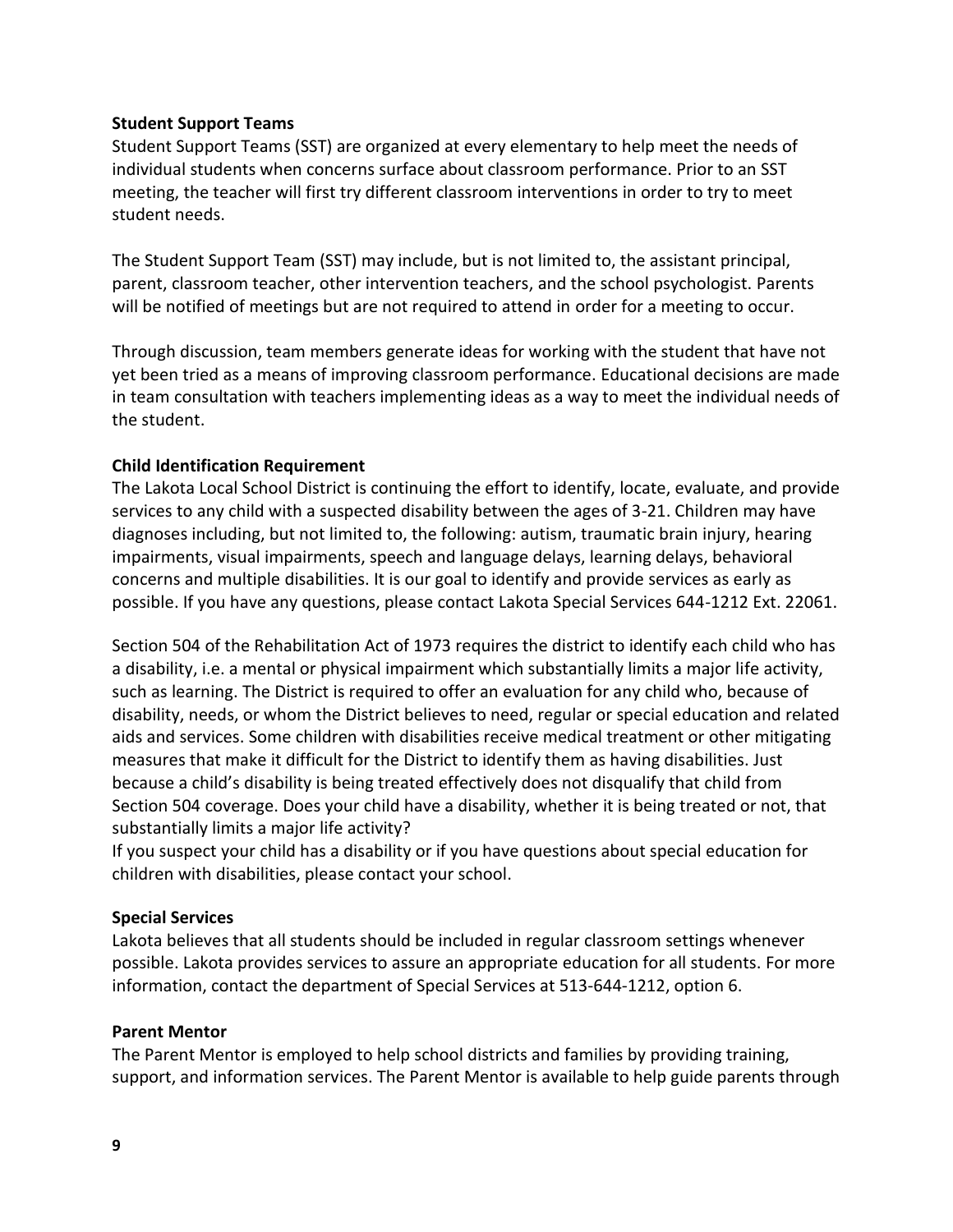the special education process, including rights and responsibilities. Contact Terri Doerr, Parent Mentor, at 513-644-1212 ext. 22083.

## **Gifted Education**

Lakota complies with Ohio rules regarding gifted education and the identification of students. For more information about gifted services for students and other opportunities, please visit our website [\(www.lakotaonline.com/gifted\)](http://www.lakotaonline.com/gifted) or call Gifted Services at 513-644-1186.

## **Internet Use**

The internet is sometimes used in controlled classroom settings with teacher supervision. Students may only use the internet with parental permission and parental agreement that students follow the Acceptable Use Policy (AUP). The AUP form from the prior year will rollover unless a change has been made to Board Policy. New students will receive an AUP form during the first few days of school.

## **Grade & Class Assignment**

According to board policy, principals are responsible for assigning students to grade levels and specific classrooms. School personnel give much thought to the best placement for each pupil. Many factors are taken into consideration and assignments are based on individual needs as well as the needs of other children.

Some of the criteria used for class assignments include learning styles, ability and performance, social and emotional development, special needs, and personalities of pupils and teachers. With the numerous factors involved, parental requests for specific teachers are not possible. Parents with concerns regarding placement should contact the principal as early as possible.

## <span id="page-9-0"></span>**SCHOOL & HOME COMMUNICATIONS**

## **Notes from parents or guardians are required for:**

- Any absence (for a one-day illness, a phone call to the school office is sufficient)
- Participation in after-school functions, e.g. scouts, intramurals
- Medical appointments during school hours
- Any changes to typical transportation plan
- Students going on school-sponsored field trips

## **Parent-Teacher Conferences**

Close communication between parents and teachers is encouraged. Conferences create better understanding between home and school, aid in reporting student progress, and help to meet the individual needs of each child. Refer to your school's calendar for scheduled conference nights in the fall and spring.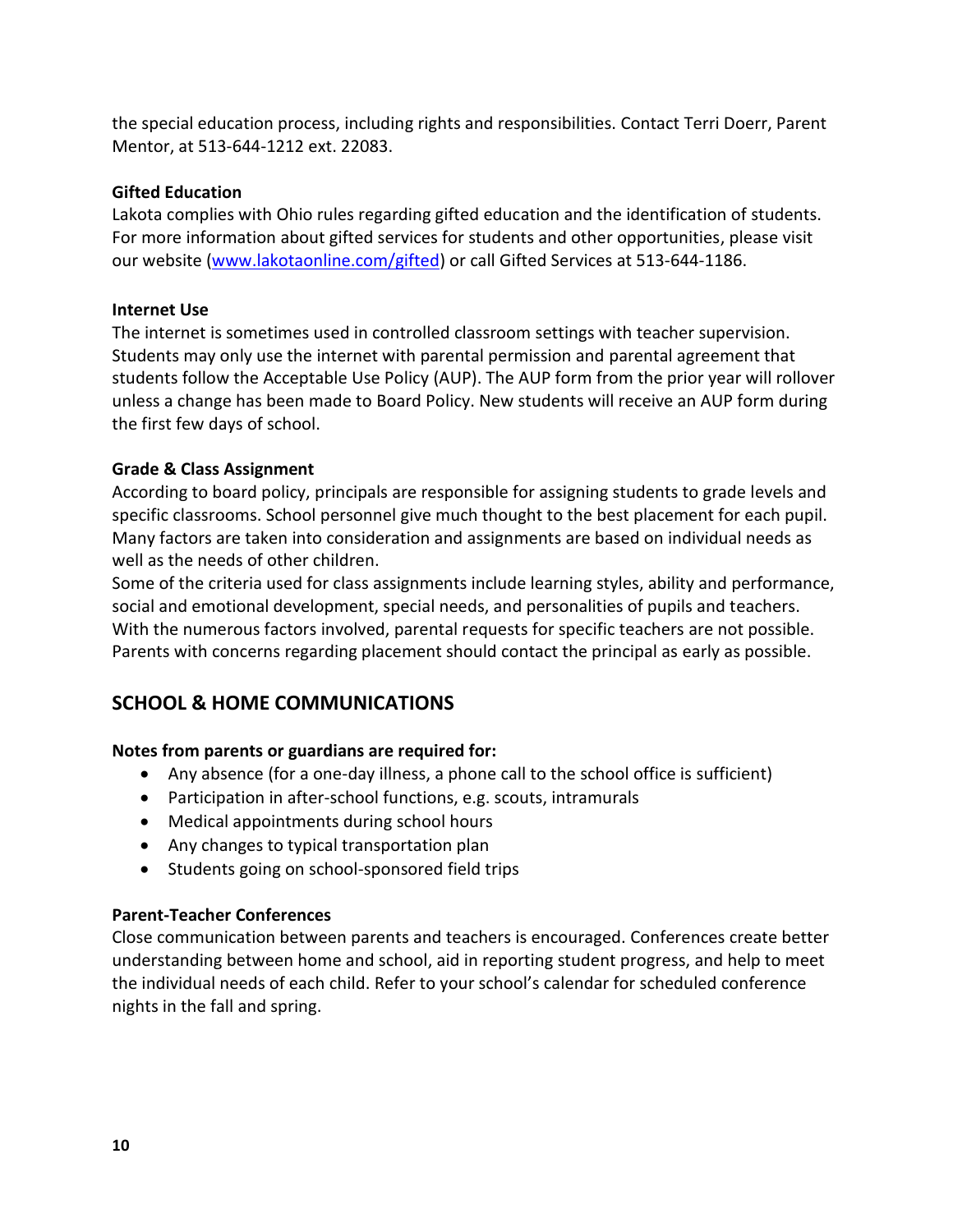#### **Questions or Concerns**

Feel free to contact building staff any time you have a question about school. If classroom matters are involved, consider your child's teacher your first and best resource. Principals, assistant principals, and school counselors are also available to listen and share information with you, should concerns arise during the year. If you have questions about the district, contact the Media & Community Relations office, 513-874-5505.

#### **Parent Access to Records**

All Lakota elementary schools are in compliance with state and federal laws regarding maintenance of student records. Unless stated otherwise by custody orders, both custodial and non-custodial parents have the right to inspect and review their child's school records upon request to the principal. The District's complete Student Records Release Policy is on file and available for examination by appointment at the office of any school building.

#### **Custody Records**

When any court has ruled on child custody, Ohio law requires parents to provide copies of the most recent custody orders to the Enrollment Center. Changes in address, phone numbers, or emergency numbers should be reported immediately to the Enrollment Center and the school building.

#### **Confidentiality**

Ohio law strictly limits the disclosure of personally identifiable information about pupils in the public schools. An exception is made in the case of directory information, which may be released without prior written consent unless the recipient is engaged in a profit-making activity or unless the parent has informed the school that any or all such directory information may be released only with his/her prior written consent.

"Directory information" is defined as the pupil's name, address, telephone listing, date and place of birth, major field of study, participation in officially recognized activities and sport, weight and height of members of athletic teams, date of graduation, and awards received.

Also, in accordance with Board Policy 8330, records and reports will be furnished upon request of any authorized institution or agency for graduate or transfer students. However, before such report card, grades, or reports are released, the student must make sure all dues, fines, fees or other financial obligations to the school have been paid or arrangements have been made with the building principal for payment or adjustment or other means of disposal as approved by the principal.

#### **Lakota Online**

Information about each school and the district is available through Lakota Online [\(www.lakotaonline.com\)](http://www.lakotaonline.com/), the district web site.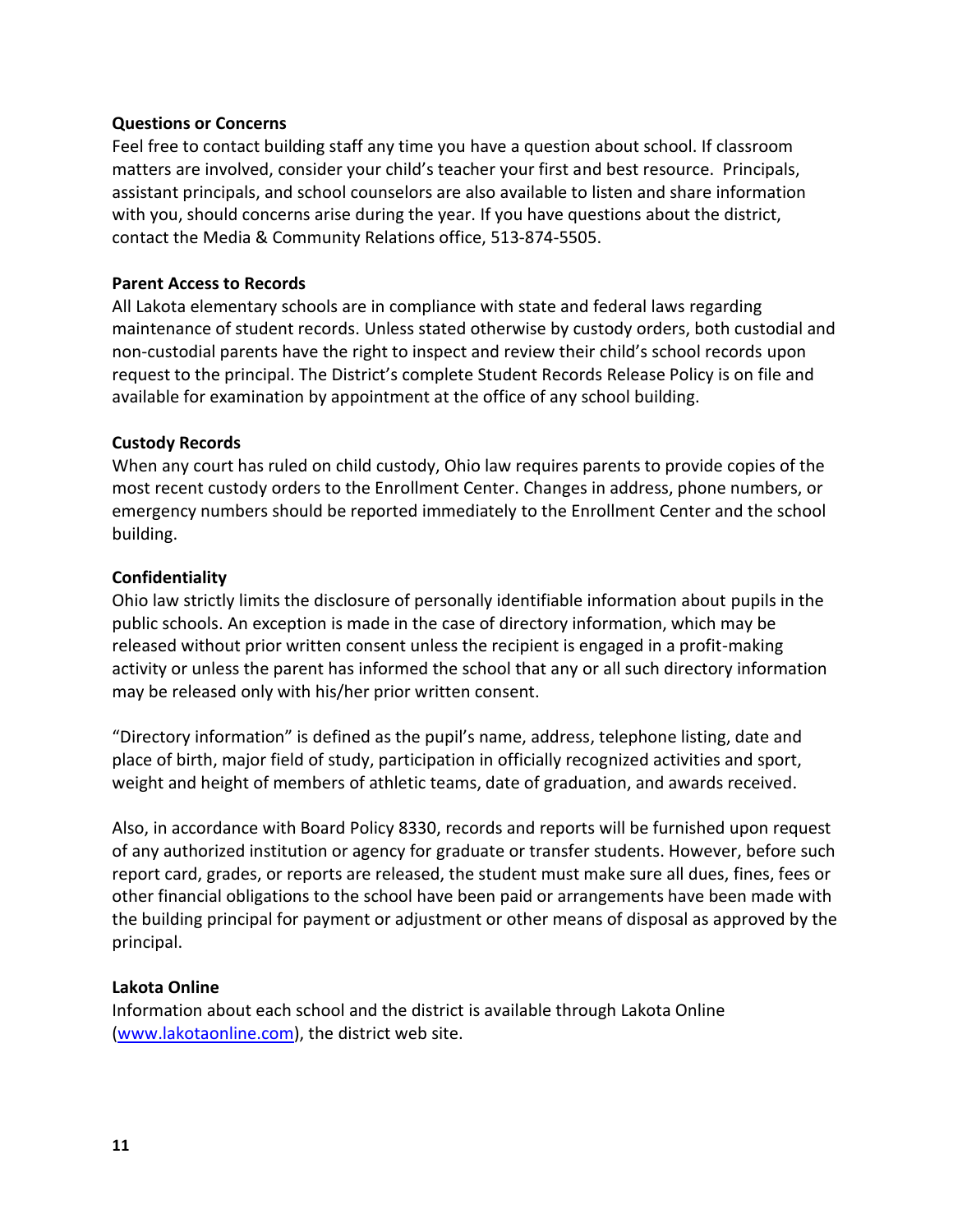## <span id="page-11-0"></span>**HEALTH & SAFETY**

## **School Visitors**

If special arrangements due to disability are necessary, please contact the building principal for assistance. In accordance with the Americans with Disabilities Act, the district will make reasonable accommodations so persons with disabilities may access Lakota schools and school events.

The Board also has an obligation to ensure that school visits are not disruptive to the educational process and student achievement. It is necessary to regulate school visits as follows:

- Pursuant to Section 3313.20 of the Ohio revised Code, all visitors to the building are required to be cleared through the principal's office before contacting any student or staff member. Depending on the nature of the business to be conducted at school, visitors are required to sign in and /or out as determined by the principal. All visitors must wear an identification tag.
- Persons wishing to visit a class in session need to make arrangements in advance with the school principal. The principal will share the building guidelines for visitors when requested.
- The superintendent and/or the building principal has the authority to prevent entry into the school or to remove any person when there is sufficient and good reason to believe the presence of that person is not conducive to the preservation of the peace or the orderly operation of the school.

## **School Breakfast and Lunch**

#### **The Menu**

Menus will be available monthly on the Child Nutrition website. The menu can be found on Lakota's website a month in advance. Simply go to: [www.lakotaonline.com/childnutrition](http://www.lakotaonline.com/childnutrition)

#### **Paying for Lunch**

The Child Nutrition Department offers several options for depositing money into your child's account:

- 1. EZ Pay
- 2. Send cash with your child
- 3. Send a check with your child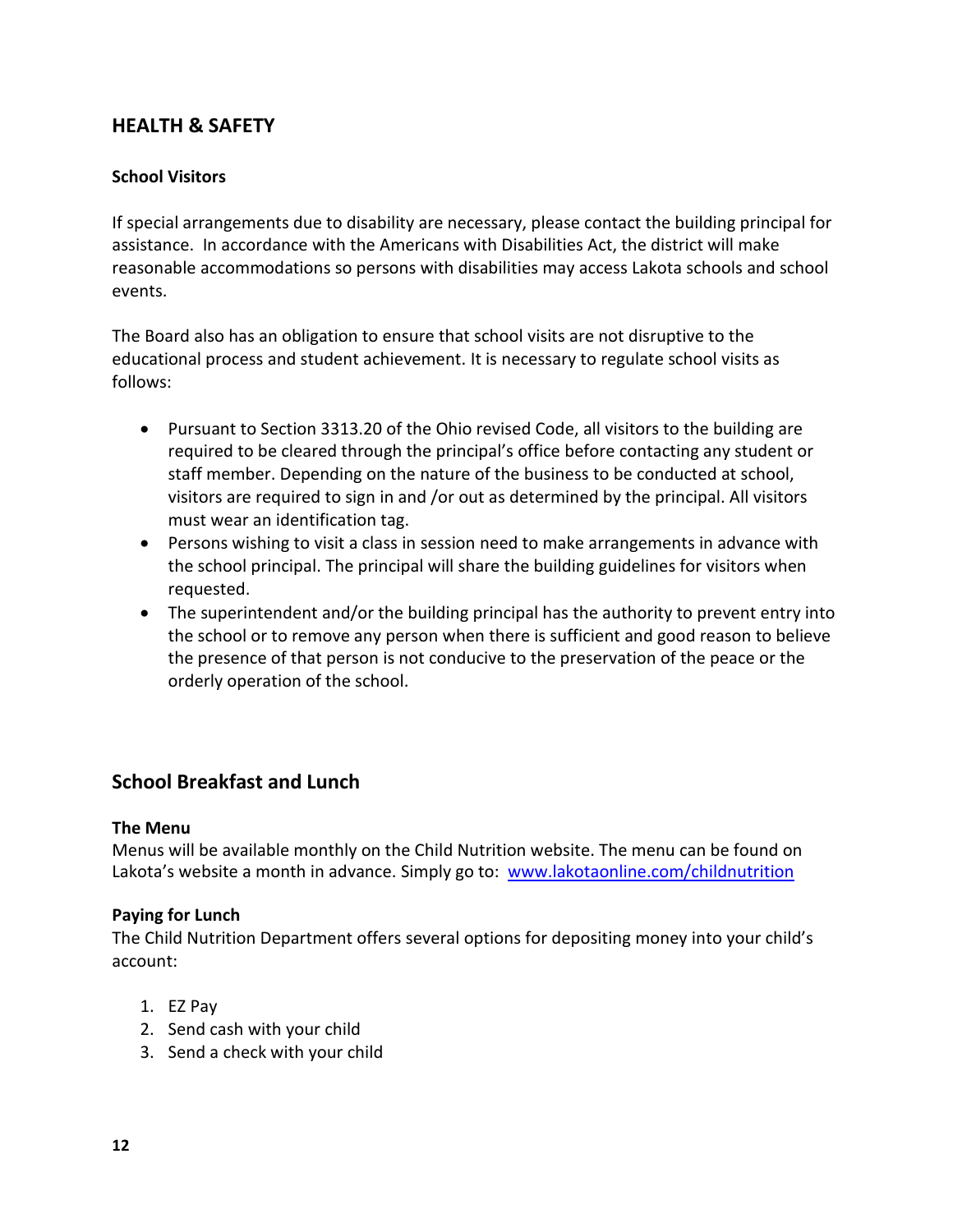## **Types of accounts**

There is only one account for meal and a la carte purchases. Parents may opt out of allowing their child to purchase a la carte foods by going to Lakotaonline.com  $\rightarrow$  Departments  $\rightarrow$  Child Nutrition → I want to. [. Restrict My Child's A La Carte Options](http://www.lakotaonline.com/files/filesystem/ALaCarteRestrictions%20.pdf)

## **Using EZ pay**

Go to Lakotaonline.com  $\rightarrow$  Departments  $\rightarrow$  Child Nutrition Department  $\rightarrow$  How do I... Pay [online using EZPay](http://www.lakotaonline.com/departments.cfm?subpage=1012)

- 1. Click on EZPAY. Set up a user profile including your child's student ID number and their last name.
- 2. Complete the meal account payment process using one of the following major credit cards: Visa, MasterCard, Discover or American Express.
- 3. Print out your payment statement.

The payment will be posted on your child's meal account at 5:00 am and every hour from 8:00 am through 10:00 am (on school days). You will be able to view the posting the following day. You will also be able to view a two-week history of your child's purchases. This is a secure private website.

#### **Lunch Charges**

Students who forget lunch money will be able to charge meals up to \$12.00 for K-6 students and \$13.00 for 7-12 students. Once a student reaches this amount in charges, he/she will be given an alternative meal consisting of a hamburger/cheeseburger, fruit, and milk until the outstanding charges are paid.

During this time a la carte options will not be able to be purchased until the charges are paid.

#### **Free and Reduced Priced Meals**

You may apply for free or reduced priced meals at any time during the year. The Meal Application is available to be completed online at [www.LunchApplication.com](http://www.lunchapplication.com/) Each application will be processed within 24 hours and have the notification letter sent via US mail the same day. **Note: Families must apply every academic year in order to receive benefits**.

#### **Foods Brought into School**

The Lakota Local School District is committed to ensuring that all aspects of food and nutrition within the District promote the health and well-being of pupils, staff and visitors. As part of our commitment, it is our responsibility to help students develop skills to encourage healthful eating habits.

The Lakota Local School District does not regulate what you as a parent or guardian pack for your own student for lunch or what you may bring into the cafeteria for your own child. We cannot allow you to bring in food or beverages for other students. If you do bring in outside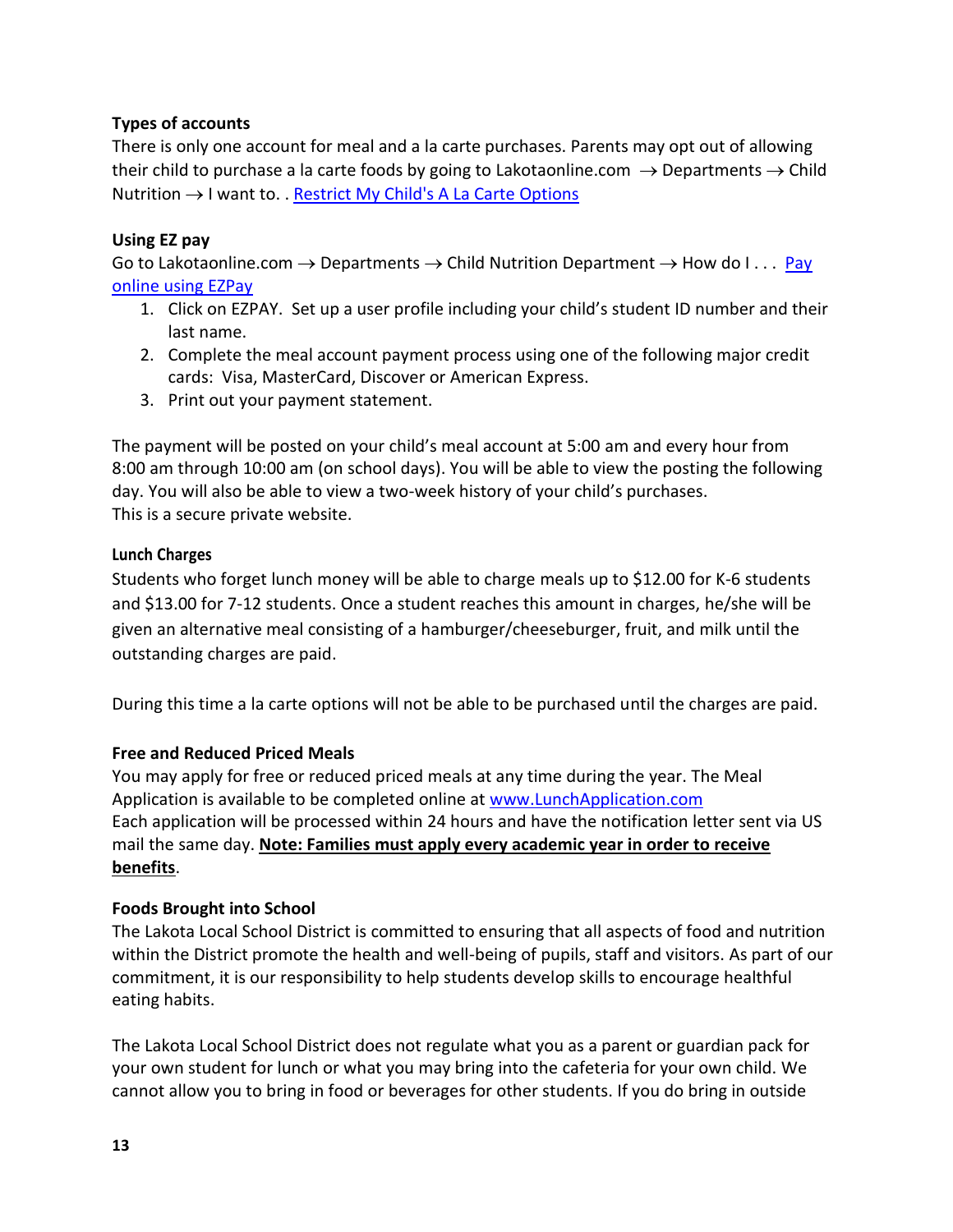food from a restaurant or food from home, you may only bring enough for your child. In some circumstances, schools may ask you to eat with your student in a conference room or at another table. We ask that you respect this procedure.

As part of our commitment, we also encourage parents to provide children with healthful foods and beverages. The central message we would like our students to remember is that it is important to make nutritionally sound food choices but all foods are acceptable in moderation.

Although there are no restricted foods, we ask that you keep the following in mind:

- 1. Due to food allergies and parents' expectations that their son/daughter consumes items mutually agreed upon, **foods or beverages should not be shared with other students at the table or friends at other tables.**
- 2. Lakota Local School District's Child Nutrition Department is part of the National School Breakfast and Lunch Program and follows the laws and nutritional standards set forth by the Ohio Department of Education as well as the United States Department of Agriculture. Healthful food and drinks are promoted and children are encouraged to eat balanced meals.
- 3. In recent years, both states and schools alike have been moving toward stricter regulations for food available to students in order to protect children with food allergies. Research shows that allergies can negatively affect student achievement by affecting factors such as concentration and attendance. In addition, allergies can be potentially deadly for some individuals.

The school environment encourages students to choose healthful foods and to encourage healthful eating habits. Please help us reinforce those positive behaviors.

## **Outside Play**

All students will participate in outside play during the school year, weather permitting. In cold weather, please dress children appropriately (coats, hats, gloves). If a child returns to school after an accident or illness and is not permitted outside, please send a note to the teacher so that other arrangements can be made.

## **Safety Drills**

All students and staff practice building evacuation procedures and how to take cover should fire, tornados, or school safety incidents occur. Fire drills are monthly, while tornado drills are scheduled only during tornado season. A district-wide safety plan is in place to guide schools in case of these or other such emergencies; each school also has a safety plan, which is tested regularly.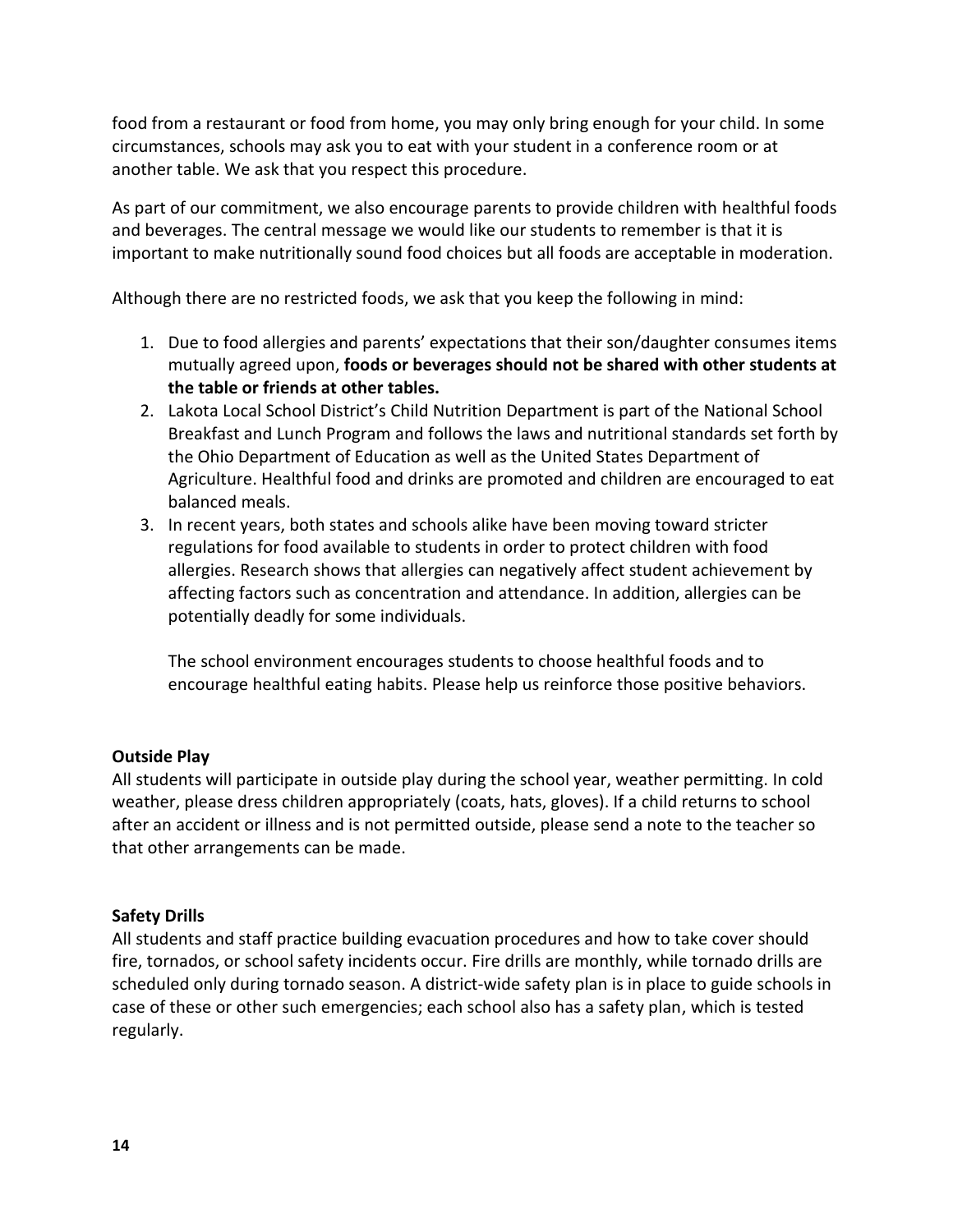#### **Suspected Child Abuse**

According to Ohio law, persons whose duties bring them into contact with children are expressly required to immediately report instances of suspected child abuse or neglect. This includes teachers, school employees, and school administrators. Failure to report is a fourth degree misdemeanor.

#### **Clinic Assistance**

When students become ill or injured at school, they will report to the clinic for assessment by the nurse. Feel free to call or stop by with questions as they arise.

#### **Student Illness**

It is sometimes difficult to decide when and how long to keep an ill child home from school. The timing of such an absence is often important not only to decrease the spread of disease, but also to prevent the sick child from acquiring other illnesses while his/her resistance is lowered. For details, see the page regarding common illnesses and guidelines recommended by nurses.

#### **Emergency Notification forms**

All parents or guardians are required by Ohio law to have an emergency notification form completed and on file for each child enrolled. The Emergency Medical Authorization is sent home at the beginning of each school year. Parents or guardians are responsible for keeping the office informed of changes in telephone numbers and other pertinent information; any change should be reported as soon as possible to the school office.

#### **Medical Emergencies**

As stated above, the school must have on file emergency telephone numbers and where the parent or guardian can be reached during the school day. Any child who becomes ill or injured at school is seen by the nurse or designated personnel. Emergency care that can be legally given will be administered, and the parent or guardian will be notified as soon as possible.

#### **Medication Procedure**

Providing medication to a student is the responsibility of the parent or guardian and should not be assumed by the school. Whenever possible, it is preferred that students not be expected to take medication during school hours. If it is necessary that medication be administered during school hours, the following procedures will be followed:

• Written permission for dispensing medication applies to prescription medications and over-the-counter medications such as Tylenol or Advil. The administration of any medication without the order of a physician and the permission of the parent or guardian is interpreted as practicing medicine and is prohibited by medical law.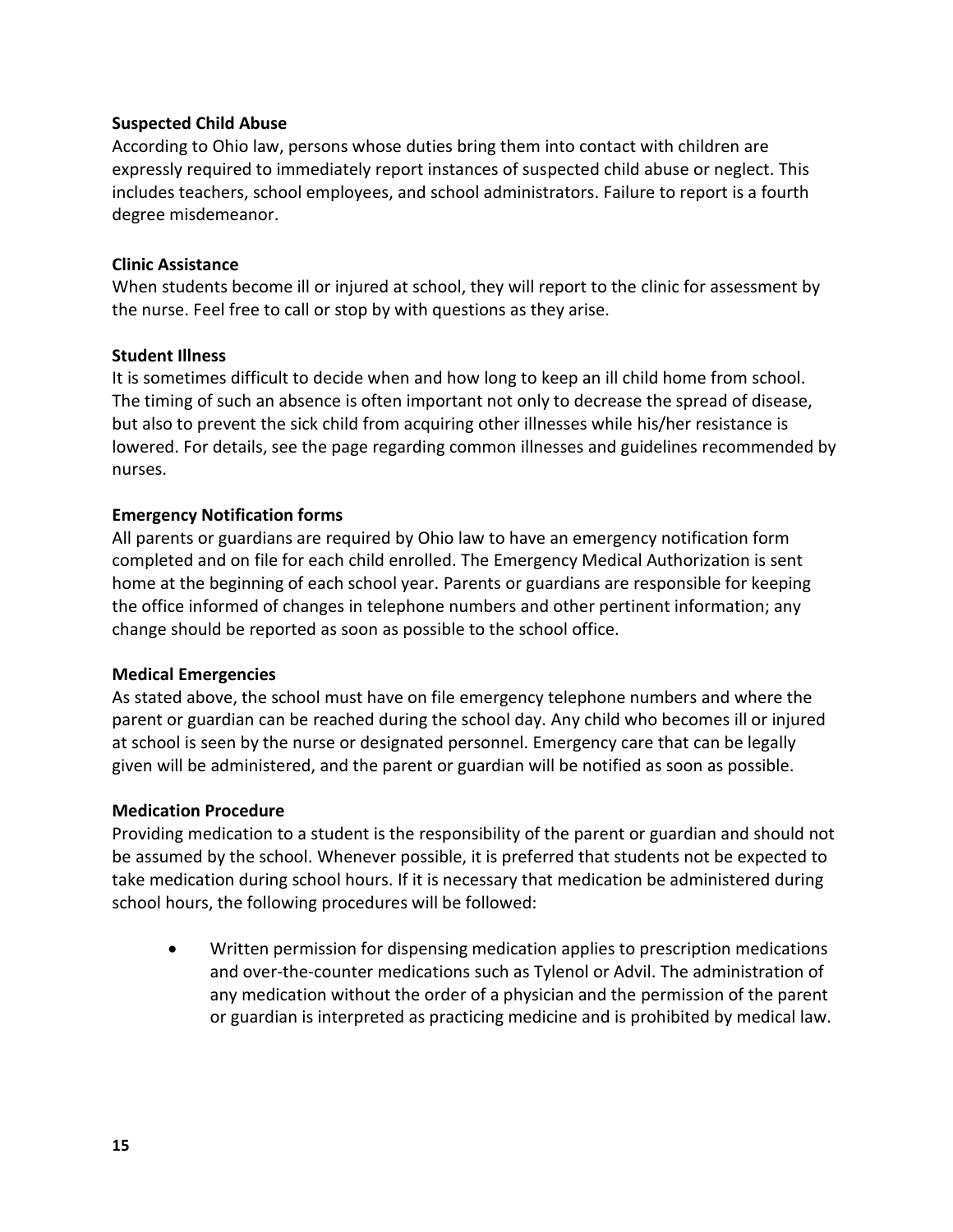- The School Medication Permit must be completed by the parent or guardian and the physician. This form provides parent or guardian permission, medical information, and the physician order required by Ohio law. A separate form is required for each medication. New forms must be submitted each school year as well as for each change in medication or dosage. No medication shall be administered unless this permission, information, and order are provided.
- The student is responsible for reporting on time for medication(s).
- Students are not permitted to carry medication *to, from, or during school*. Consequently, the parent or guardian is advised to deliver medication directly to the nurse. School personnel are not responsible for medication prior to delivery of them.
- All medication must be delivered in the original container properly labeled with directions for administering. The student's name must be clearly visible on the container. The parent or guardian must supply the school with the exact dosage. Parents or guardians are responsible for being aware of the quantity of medication supplied to the school and when additional medication may be needed.
- The nurse or designee will administer the medication in accordance with the physician's instruction. *Students may not carry or administer their own medications* with the exception of an inhaler, an EpiPen, and diabetic supplies.
- When a medication has been discontinued, any remaining medication must be picked up by the parent or guardian within one week after discontinuation or it will be disposed of by the nurse.

## **Screenings**

The Ohio Department of Health requires hearing and vision screenings for kindergarten, first, third and fifth grade students. Referrals will be sent home if the student does not pass one or more of these required screenings.

## **TRANSPORTATION AND DISMISSAL**

#### **Parent Responsibility**

Transporting children is a shared responsibility between home and school. The district is responsible for children once they board the bus, while families are responsible for the safety and supervision of their children to and from the designated bus stop as well as while they are waiting for school transportation.

The bus stop is usually at a nearby cross-street or corner. For safety reasons, Lakota buses do not enter cul-de-sacs or dead-end streets unless students live more than  $\frac{1}{2}$  mile away from the nearest through street or must have door-to-door transportation due to a physical need.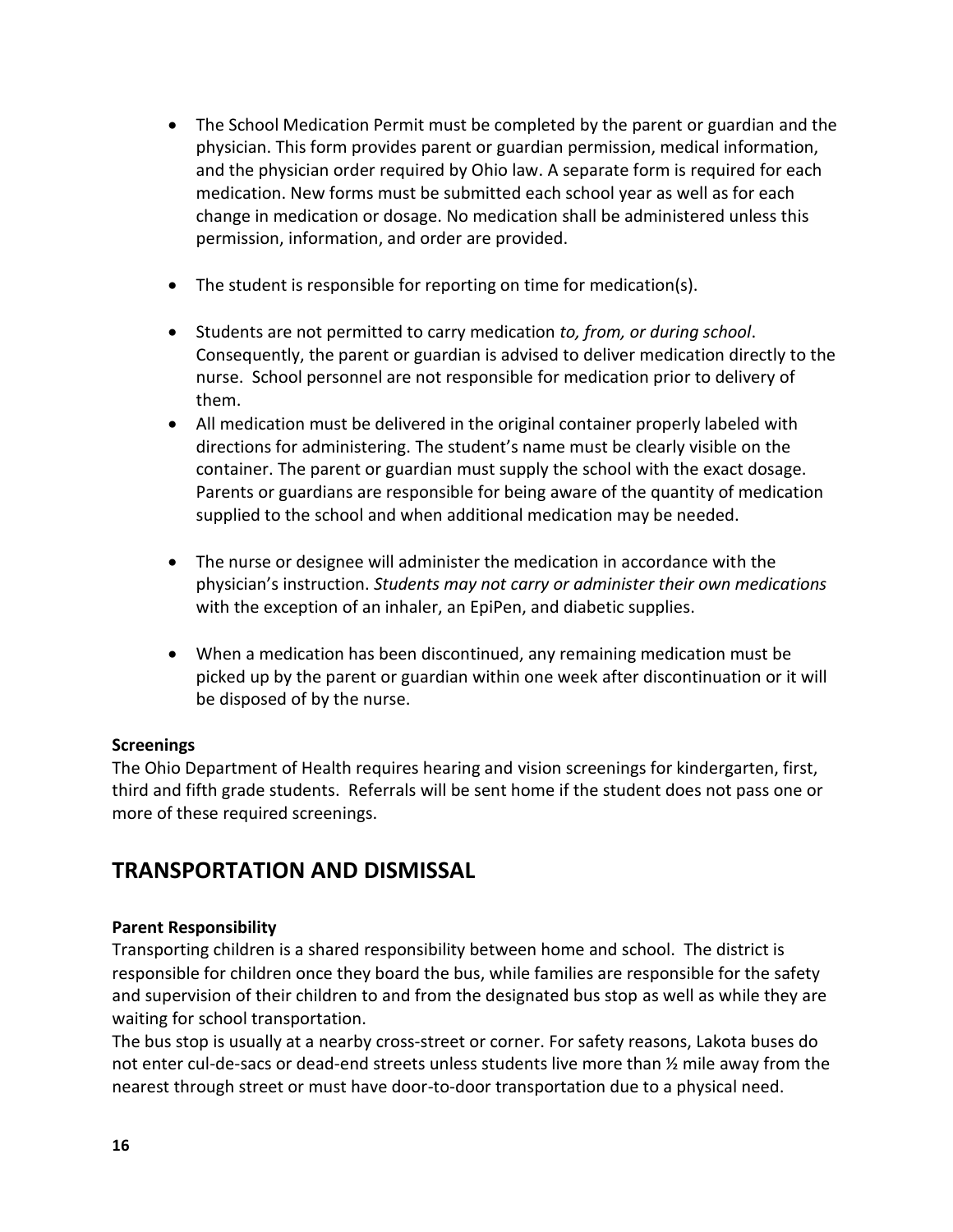The District also asks that parents reinforce with their children the importance of obeying the bus rules listed below. Such rules ensure the safety and welfare of all young riders. If a child repeatedly violates these rules – thus jeopardizing everyone's safety – the student may be denied the privilege of riding the bus.

If you have a problem or concern related to the bus, you are encouraged to write the driver a note or to phone 513-755-5821 to leave a call-back message at the bus garage. Try not to interrupt the bus schedule by talking directly with the driver while he or she is on the route. In some cases, building administrators may also assist with transportation-related questions.

## **Student Safety**

School bus drivers are responsible for maintaining bus discipline in order to promote safety according to all state and local rules and regulations. Pupils have a right to due process as provided by Board Policy 5600. Failure to abide by the following rules may result in disciplinary action including the suspension of transportation services.

- 1. Arrive at bus stop before the scheduled time; wait a safe distance from traffic, at least 20 steps from bus.
- 2. While waiting, respect other individuals, their possessions, and surrounding property.
- 3. If you must cross the street to board your bus, obey the driver's hand signal and walk at least 20 steps in front of bus. If several students disembark together, those who cross the street to go home should exit first. All students should move directly to their residence side of the street once they exit the bus.
- 4. All students must assemble and remain at the designated place of safety as designated by the driver until the bus pulls away.
- 5. Enter bus calmly, sit in assigned seat, face forward, and keep aisles clear. In some cases, youngsters will be assigned three to a seat.
- 6. Observe Lakota's Student Code of Conduct and obey driver promptly and respectfully.
- 7. Be silent at all railroad crossings.
- 8. Do not eat, drink, or chew gum on the bus.
- 9. Carry only those objects, including musical instruments, on the bus, which can be properly secured and held on a lap. Headphones, boom boxes, balls, toys, etc. must be kept in book bags. All pets stay home! Drivers may confiscate anything carried on the bus.
- 10. Do not throw, pass or hang object on, from, or into the bus. Keep entire body within the bus.

## **Misbehavior on the Bus**

If misbehavior occurs, discipline procedures will be based on the following guidelines:

• A student will be referred to the office with a write-up from the bus driver stating the misbehavior. Parents will be contacted explaining that an official warning has been given and that misbehavior could result in removal from the bus.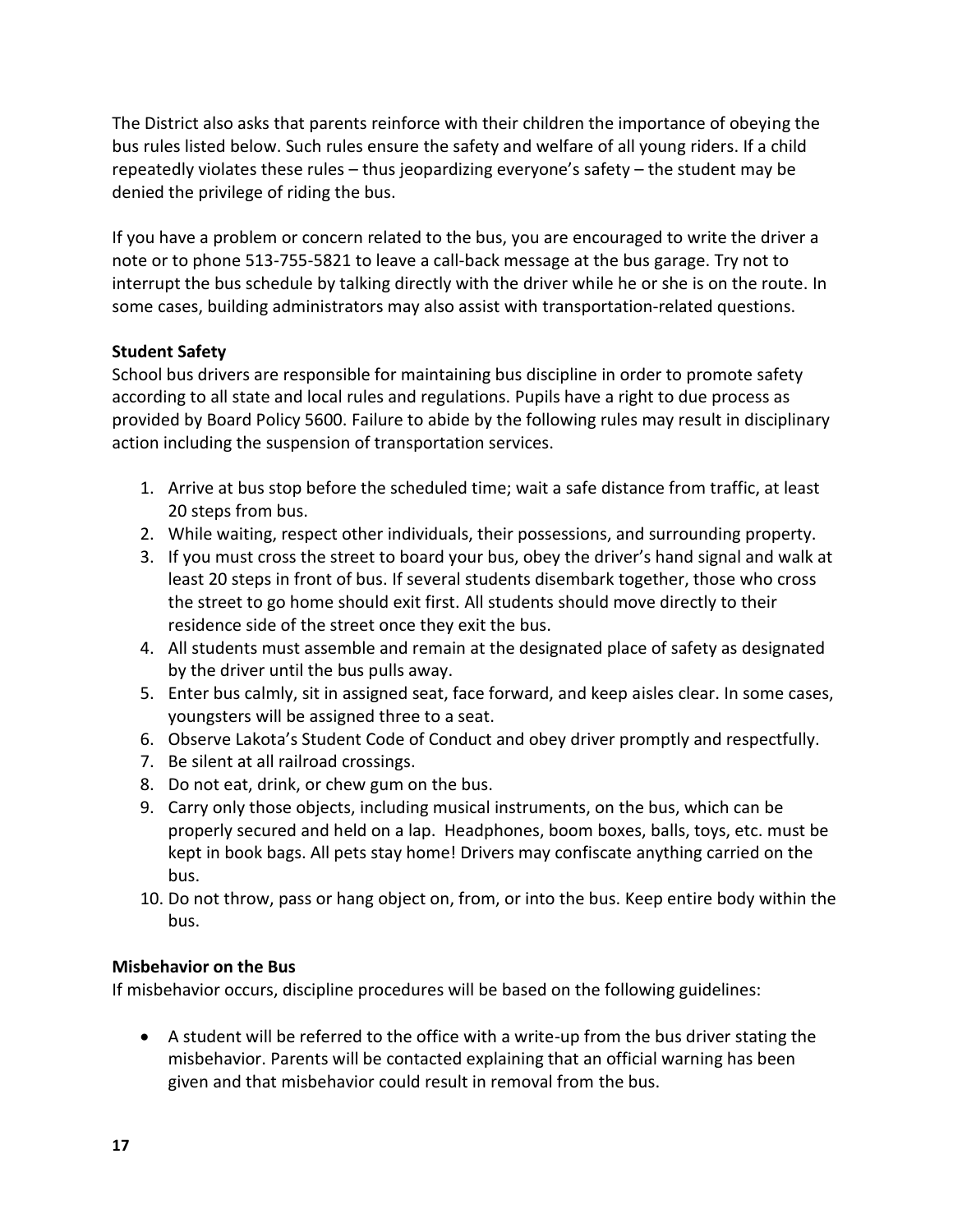- If the student is written up by the bus driver for a second time, the student will meet with the principal or assistant principal. Parents may be asked to attend this meeting.
- If a student is referred a third time, severe disciplinary action may be taken, including suspension from riding the bus for a period of time. **Parents are responsible for transporting children to and from school when their bus privileges are suspended.**
- Dangerous acts on the bus may result in immediate suspension from the bus.

## **Permission to Change Buses or Stops**

## *Pupils may only ride their assigned bus. Exceptions can be made in emergency situations; in those cases, parents must call the school, as notes will not be accepted.*

Having multiple bus stops or varied schedules creates the chance that a child may accidentally get on the wrong bus or off at the wrong stop; however, we realize that childcare arrangements or work schedules may require more than one bus stop on different days of the week. Families may designate up to two bus stops to accommodate childcare arrangements. Multiple bus stops and any changes or exceptions must be approved by the building principal.

## **Student Pick-Up**

In order to protect the children entrusted to school personnel **during school hours**, the following procedure has been developed for those times when a child must be picked up before the end of the school day:

- Notify the school in writing and indicate the reason, date, time, and who will come to pick up the child.
- The person picking up the child must report to the school office, ask for the child, and fill out the visitor's register with the necessary information.
- The child will be called to the office by a staff member. Students will not be released at the classroom door.
- When the person picking up the child is unknown to office staff, that person will be asked to prove identity by displaying a driver's license or other photo identification.

## **Cancellation of School**

Occasionally, it is necessary to cancel school due to either inclement weather or an unforeseen emergency in the schools. On questionable weather days, Lakota decision-makers begin looking at weather and conferencing with local law enforcement, other neighboring school districts and the County Engineer's Office to determine if a closure or delay is necessary. Lakota's first priority is the safety of our students and staff.

Lakota will call a two-hour delay with no AM kindergarten and preschool or a closure. Announcements regarding the early dismissal of school due to bad weather are rare due to the busing schedule, however, if one is made, calls as well as posting to the web and media will occur.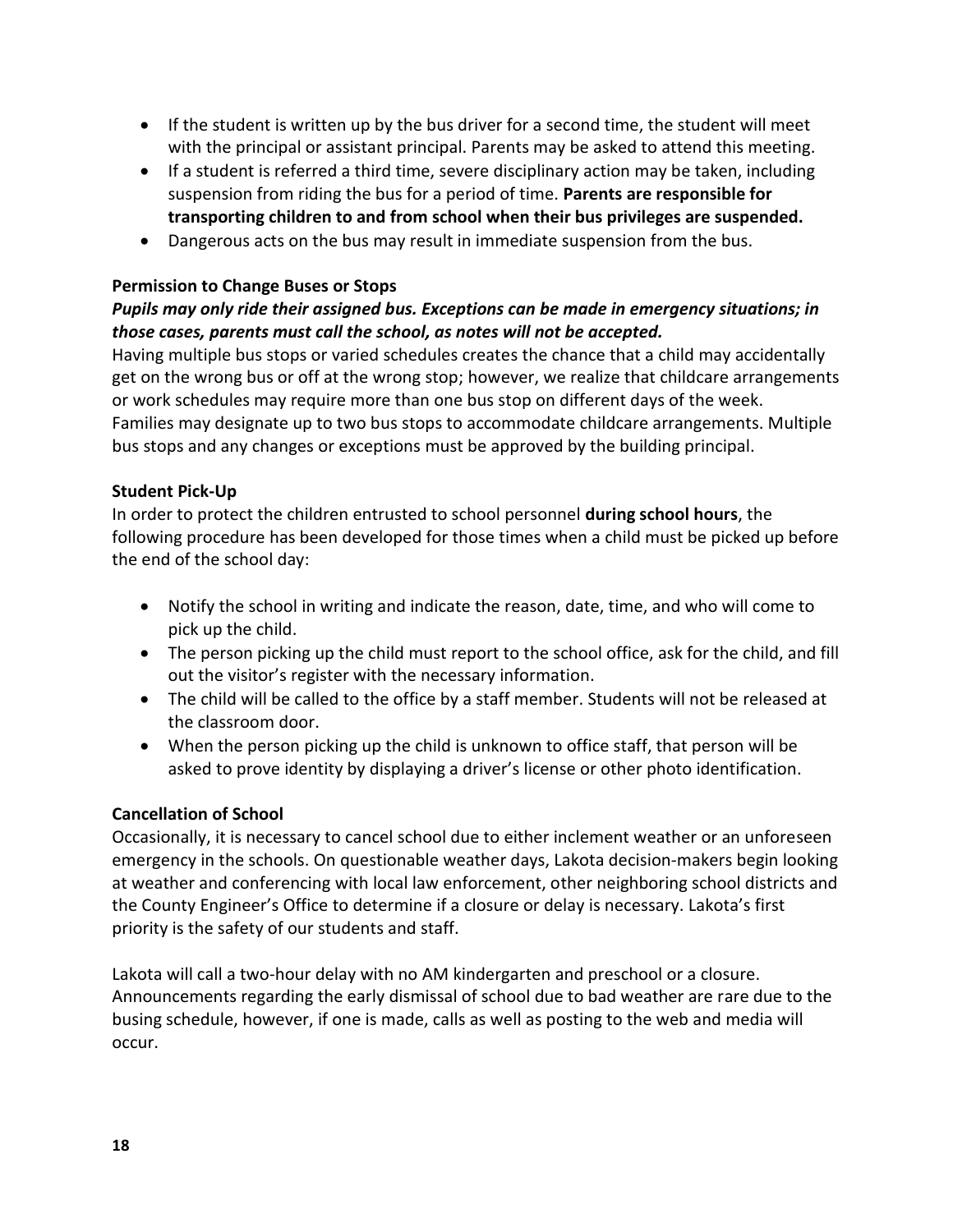If a delay or closure is necessary, please look for information in the following locations:

- District and school website homepages at lakotaonline.com

- Depending on your preferences, a phone call, email and/or text message via Lakota's notification system. Visit lakotaonline.com/communication to log into your School Messenger account and set your notification preferences for weather-related alerts.

- Push notification via Lakota's mobile app (available for download by searching "Lakota Schools" in your app store)

- Official district social media channels, including Facebook and Twitter

-Local television and radio stations

### **Make-Up of Snow/Calamity Days**

The Ohio Department of Education requires 455 hours of instruction for students in half-day kindergarten and 910 hours of instruction for students in full-day kindergarten through Grade 6 each school year. If there are enough calamity days in one school year to drop below the hours required, Lakota would be required to make those hours up during the school year. Please refer to the approved and published calendar for the school year in question for possible calamity make-up days. These days are designated with a question mark on the school calendar.

## <span id="page-18-0"></span>**STUDENT RESPONSIBILITY**

## **Care of School Property**

If school property is misused or damaged, the student responsible must compensate the school for damage. The acts of students who damage property will be reported to their parents.

## **Lost Books**

If a textbook is lost, replacement cost will be the student's responsibility. A text in its first year of use will be replaced at 100% of cost. A second-year text will be replaced at 75% of cost. Older texts will be valued at half-cost.

### **Student Code of Conduct and Due Process for Student Suspension and Expulsion** *(Revised for the 2019-20 School year)*

Students are expected to conduct themselves in such a way that they respect and consider the rights of others. Students of the District must conform with school regulations and accept directions from authorized school personnel. The Board will not tolerate violent, disruptive or inappropriate behavior by its students. Such behavior is punishable and will result in disciplinary action which may include suspension, exclusion or other forms of discipline.

This code of regulations applies while a student is in the care, custody or control of the school, on school grounds or close thereto, while at a school-sponsored function or activity or on schoolowned or provided transportation vehicles. In addition, the Student Code of Conduct governs a student's conduct at all times, on or off school property, when such student conduct is reasonably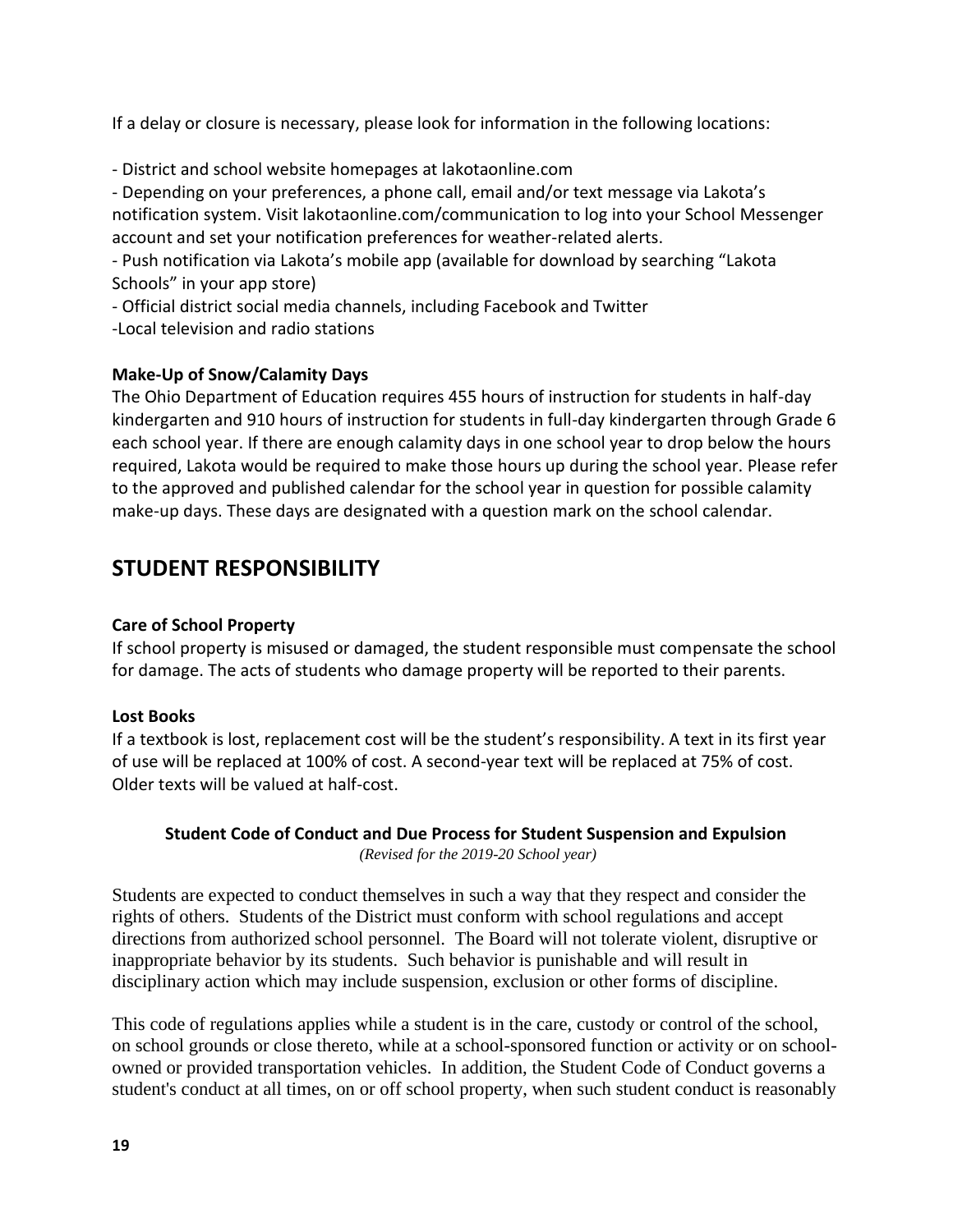related to the health and safety of other students and/or school employees, or such conduct would unreasonably interrupt or disrupt the educational processes of the Lakota Local Schools.

Students and parents shall be provided annually (at the beginning of the school year or upon entering the District) written information on the rules and regulations to which students are subject while in school and while participating in any school-related activity or event. The information provided shall include the types of misconduct for which a student is subject to suspension or expulsion from school or other forms of disciplinary action. The Board directs the administration to make all students aware of the student code of conduct and the fact that any violations of the student code of conduct are punishable.

If a student violates the code of conduct, school personnel, students or parents should report the student to the appropriate principal or assistant principal. The administration cooperates in any prosecution pursuant to the criminal laws of the State of Ohio and local ordinances.

When misconduct occurs, each student will be given due process in accordance with the Ohio Revised Code and as adopted by the Board.

The teacher is the key figure in school discipline. He or she is expected to make every effort to personally handle the usual problems of maintaining classroom discipline. When a disciplinary problem becomes acute enough to involve the school administrator, then the teacher should seek his/her assistance. Under these circumstances both the teacher and the administrator are expected to give the student his/her due process rights.

## **Levels of Offenses**

Acts of misconduct are categorized into the following four levels of offenses:

| Level I:   | Violation of general classroom, bus or school rules $-$ Level I consists of minor<br>offenses that generally occur in the classroom, on the bus or on school premises<br>and can be corrected by the teacher, driver or school administrator.                                                                                                                                                                           |
|------------|-------------------------------------------------------------------------------------------------------------------------------------------------------------------------------------------------------------------------------------------------------------------------------------------------------------------------------------------------------------------------------------------------------------------------|
| Level II:  | Conduct requiring administrative intervention – Level II consists of offenses that<br>are more serious in nature or persistent or serious Level I misconduct.                                                                                                                                                                                                                                                           |
| Level III: | Suspension and/or removal to a disciplinary alternative placement program<br>(APP)– Level III consists of offenses that significantly disrupt the educational<br>process, school environment, and/or school-related activities, including bus<br>transportation, or persistent or serious Level I or II misconduct.                                                                                                     |
| Level IV:  | Expulsion and/or removal to a disciplinary alternative placement program (APP)<br>- Level IV consists of serious offenses which include willful or malicious acts<br>that have the effect of materially and substantially disrupting the educational<br>environment in the school, on the school bus or at school activities or Level I, II,<br>or III infractions depending on the severity or persistence of the act. |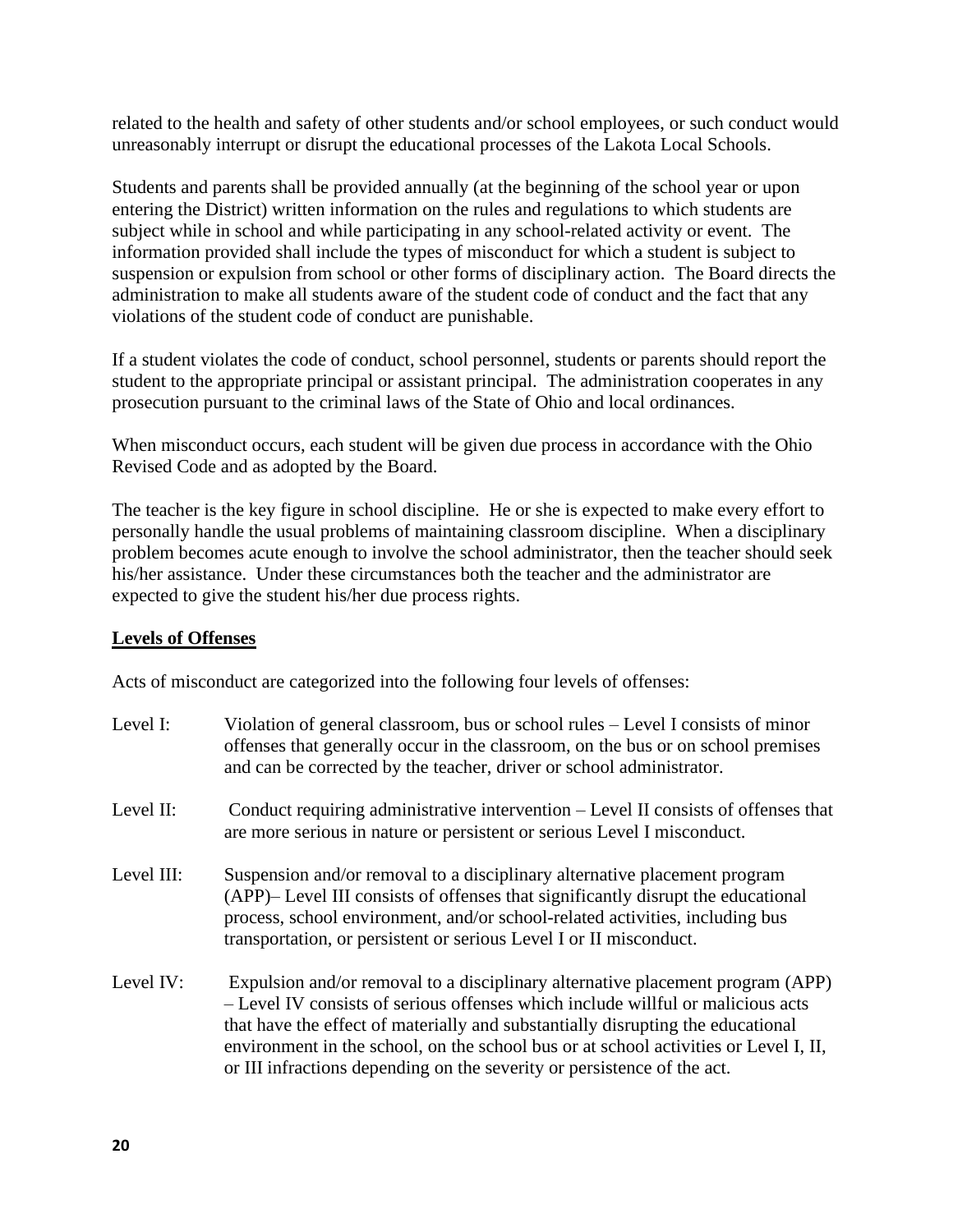## **Level I Offenses**

## **Rule 1 - Dress Code**

The Board believes that student dress should enhance a positive image of students and the District. The standards of dress and grooming outlined are necessary to promote discipline, maintain order, secure student safety, and provide a healthy environment that is conducive to learning.

When a student is at school, participating in school activities or at school-sponsored events, his/her dress and grooming must not:

- A. Present a health or safety hazard to the student or to others in the school or attending the school-sponsored activity;
- B. Materially interfere with school work, create disorder, or disrupt the educational environment;
- C. Cause excessive damage or wear-and-tear to school property; and/or
- D. Keep the student from participating safely in his/her own education.

To facilitate a consistent pattern of application of the student dress code, the following standards shall be applied:

- A. Shirts and tops must cover all undergarments and have high enough necklines to cover all cleavage. Strapless, crop, and see-through tops are not acceptable.
- B. Lower garments should not drag on the floor or allow undergarments to be exposed when the student sits, stands, raises his/her hand, or bends over. Form-fitting lower garments must be worn under a shirt, skirt or dress that extends to the thighs.
- C. No skin should be visible between a student's top and bottom garment when the student sits, stands, raises his/her hand or bends over.
- D. Clothing or accessories that include obscene, violent, gang, tobacco, drug or alcohol related writing or images are not acceptable. Items of clothing that belittle others may not be worn (i.e., race, religion, gender, etc.).
- E. Coats and jackets meant for outdoor wear, book bags and oversized bags must be kept in the school locker or other designated area during the school day.
- F. Facial hair must be kept neat and clean.
- G. Head coverings and sunglasses should not be worn inside any building. Head coverings worn for religious reasons shall be permitted.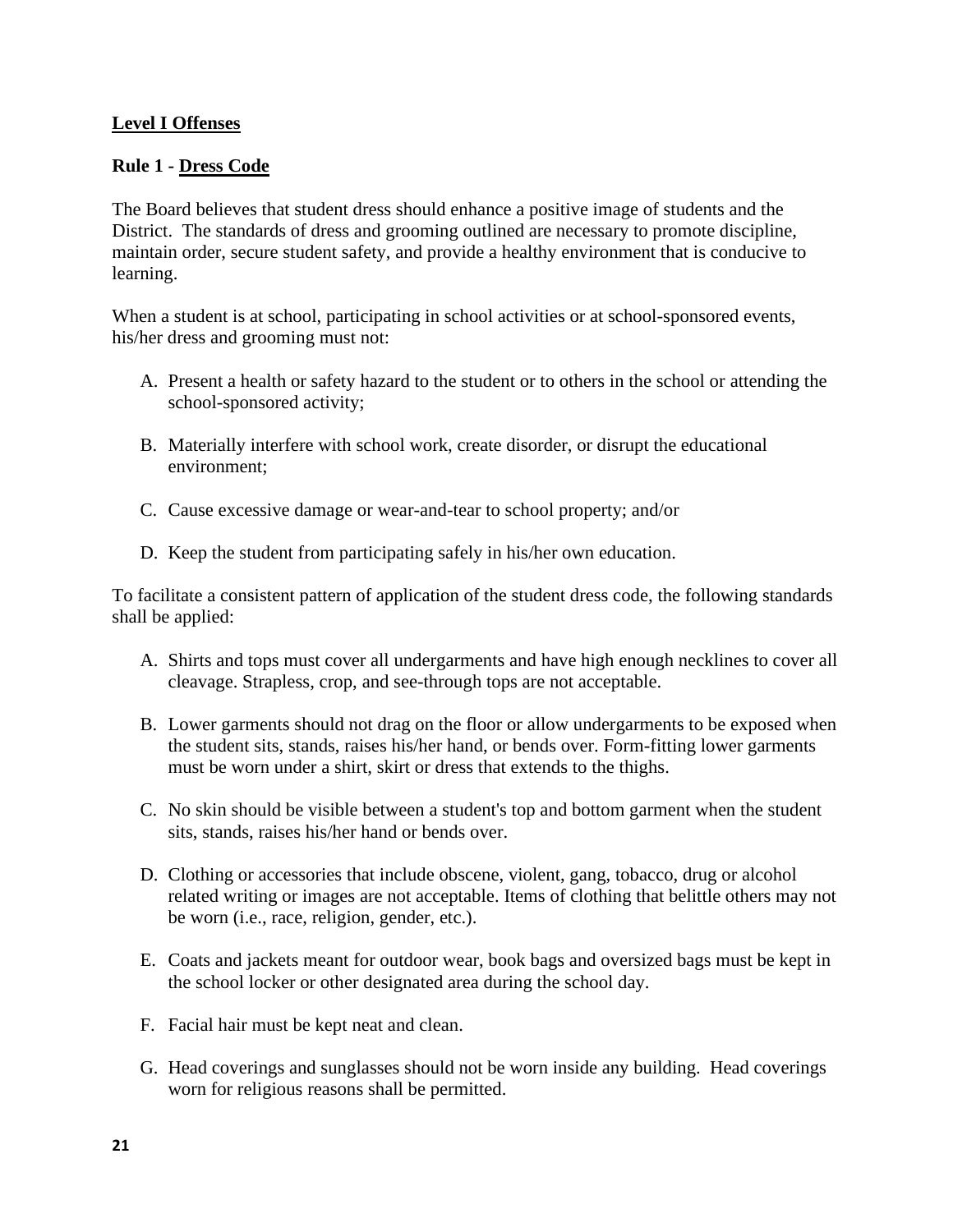H. Appropriate footwear must be worn to provide for safe and sanitary conditions.

Building administrators shall judge student dress and grooming in individual buildings. The building administrator may exclude (i.e. not admit to class or suspend) any student, when in his/her judgment, the student is not following appropriate dress and grooming standards.

Exceptions to these standards may be considered based on personal circumstance, cultural beliefs and to promote school spirit. Students, who request an exception, must have parental permission to do so and obtain written permission from the building administrator prior to deviating from the standards of dress. A parent conference may be requested by the building administrator.

### **Rule 2 - Tardiness**

A student shall be prompt to school and to class according to its scheduled time.

### **Rule 3 - Student Drivers**

In order to promote safety and enable the school to effectively supervise students immediately before and immediately after school hours, only students who secure a valid permit that allows them to park on school property are permitted to drive to school.

#### **Rule 4 - Miscellaneous Offenses**

Disciplinary problems such as not doing required homework, throwing objects in school, and other such offenses are prohibited and may result in disciplinary actions.

## **Level I Disciplinary Options**

Disciplinary options or responses to Level I offenses as determined by the administrator may include, but is not limited to one or more of the following:

- Verbal correction
- Teacher-student conference
- Student-counselor conference
- Teacher-parent conference
- Behavioral probation
- Detention (maintained by teacher before or after school or during recess)
- Parent shadowing
- Restriction of school bus privileges by the building administrator
- Other appropriate disciplinary action

Serious or repeated Level I misbehavior may result in a more serious consequence or treated as a Level II, III or IV offense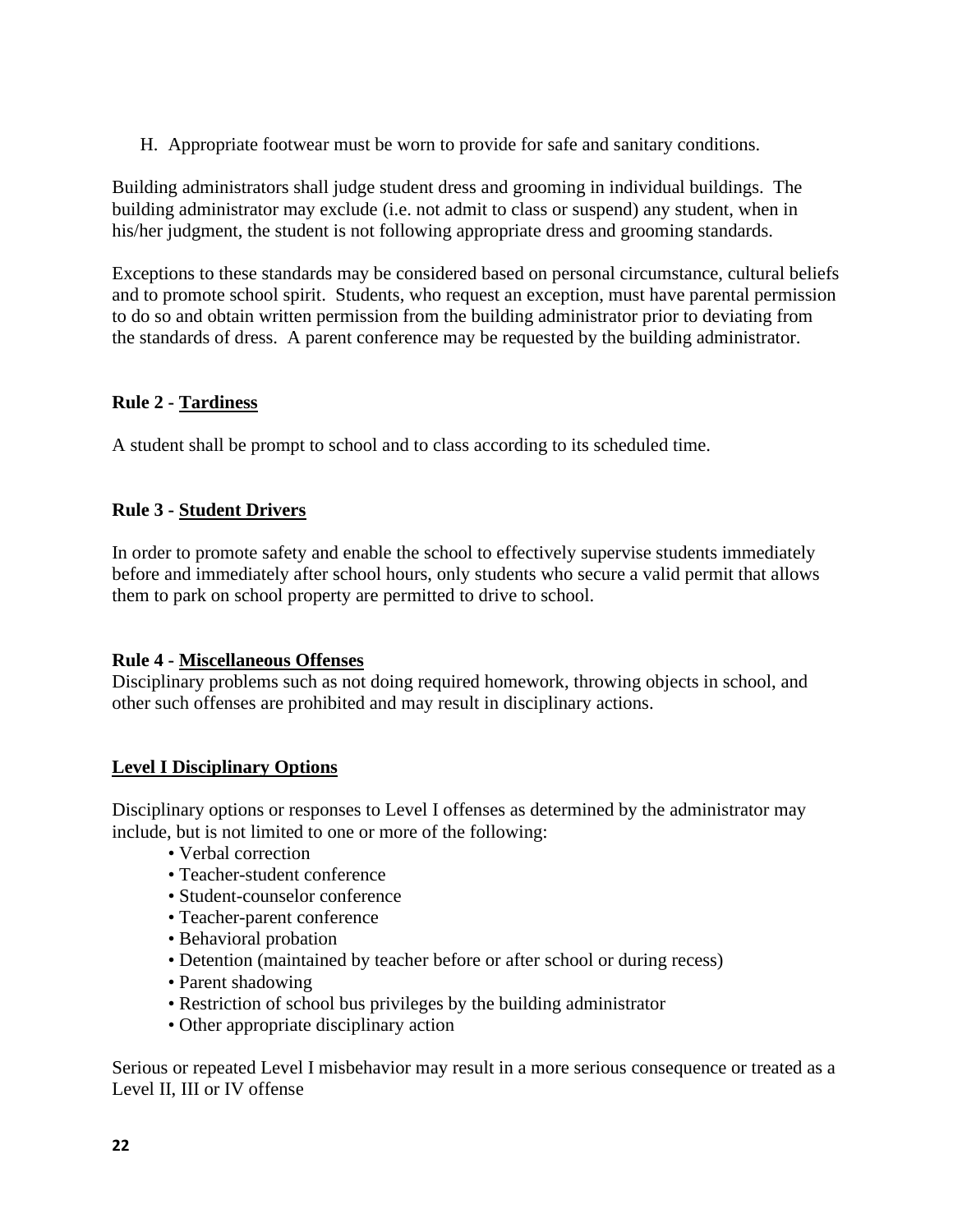## **Level II Offenses**

## **Rule 5 - Skipping Detention**

A student assigned to detention shall report on the assigned day and at the assigned time.

## **Rule 6 – Forgery**

A student shall not change a grade or place the name of a parent, guardian, teacher or other individual as representative of that individual's signature on a school document or on an official document for school purposes.

### **Rule 7 - Use of Tobacco/Alternative Nicotine Products/Betel Nuts**

A student shall not use or possess tobacco, synthetic tobacco or any tobacco/plant products such as cigarettes, cigars, dip, chewing tobacco, clove cigarettes, etc. A student shall not use or possess any alternative nicotine products, such as electronic cigarettes, vapor cigarettes, etc. A student shall also not possess or use tobacco paraphernalia, including, but not limited to, water pipes, hookahs, lighters, pipes, any look-alike of the above-mentioned items, etc. A student shall not possess a vaporizer or look-alike vaporizer of any kind. *(Note: if a student is caught with a vaporizer or look-alike vaporizer that contains vape juice, e-juice, or juice testing positive for marijuana the student will be considered to have violated both Rule 7 and Rule 21.)*

A student shall not use or possess any betel nut or a substance that contains betel nut on school property or at any school function.

## **Rule 8 - Gambling**

A student shall not participate in gambling.

## **Rule 9 – Stealing**

A student shall not steal or attempt to steal school property or private property of other students or school personnel.

#### **Rule 10 – Insubordination**

A student shall not repeatedly violate rules or fail to comply with directions of teachers, student teachers, substitute teachers, teacher aides, bus drivers, principals, or other authorized school personnel.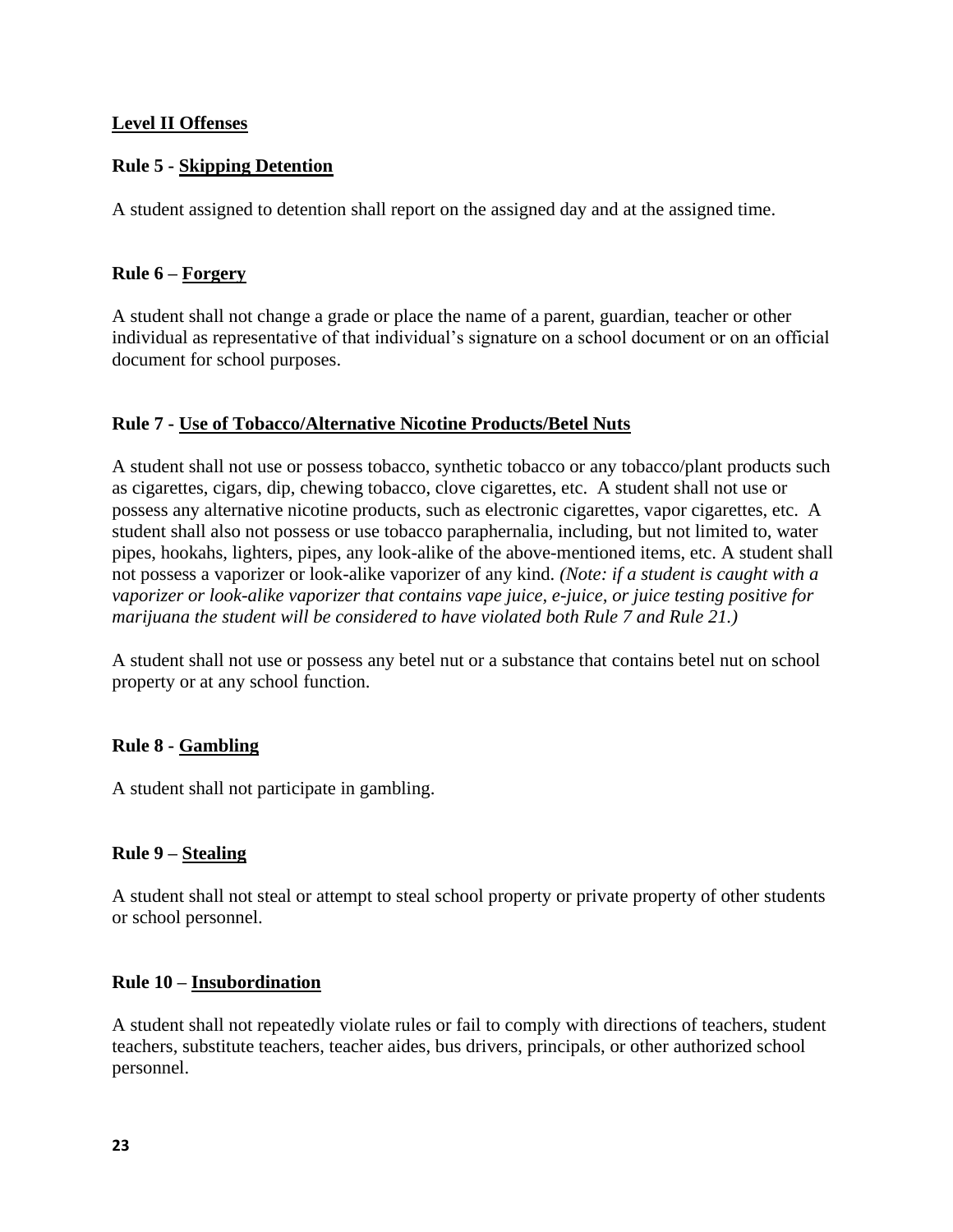## **Rule 11 - Violation of Ohio Criminal, Traffic, or Juvenile Code**

Commission by a student of any crime in violation of the Ohio Criminal Code, Ohio Traffic Code, or the Ohio Juvenile Code on or off the school grounds, regardless if school related or not, that would, in the judgment of school officials, be a detriment to the ongoing educational processes and/or orderly administration of the school if the student were permitted to continue regular school attendance.

## **Rule 12- Violation of the Network Acceptable Use Policy**

Students must have a signed Acceptable Use Agreement before gaining access to the District's computer network. Students shall abide by the District's Network Acceptable Use Policy and any school or classroom rules for network access.

### **Rule 13 – Personal Communication Devices**

Students may possess and use personal communication devices (PCDs) on school property, school-provided transportation, or at school-sponsored activities only during approved times and for approved purposes. PCD's include, but are not limited to mobile/cell phones, pagers, tablets, gaming devices, smart phones, electronic readers, etc. Student use of PCDs on school property is a privilege and not a right. This privilege may be revoked by the District at any time. The District reserves the right, in its sole discretion, to determine which types of PCDs it will allow students to use. Such determinations are subject to change. Notwithstanding the foregoing, Students may possess and use PCDs on school property and at school-sponsored curricular and extra-curricular activities according to the terms set forth in Board Policy 5136. Such use shall not create a distraction, disruption, or otherwise interfere with the educational environment. Authorized student use of PCDs shall include the following:

- A. Before and after the student instructional day;
- B. During designated lunch periods;
- C. In between class periods. However, PCDs must be powered off and stored out of sight prior to the start of and during the entirety of any class period;
- D. During participation in curricular and extra-curricular activities for instructional or educational purposes, and at the discretion of the District Official.
- E. When authorized pursuant to an Individual Education Plan ("IEP"), a Section 504 Accommodation Plan, or a Health Care/Medical Plan with supportive documentation from the student's physician.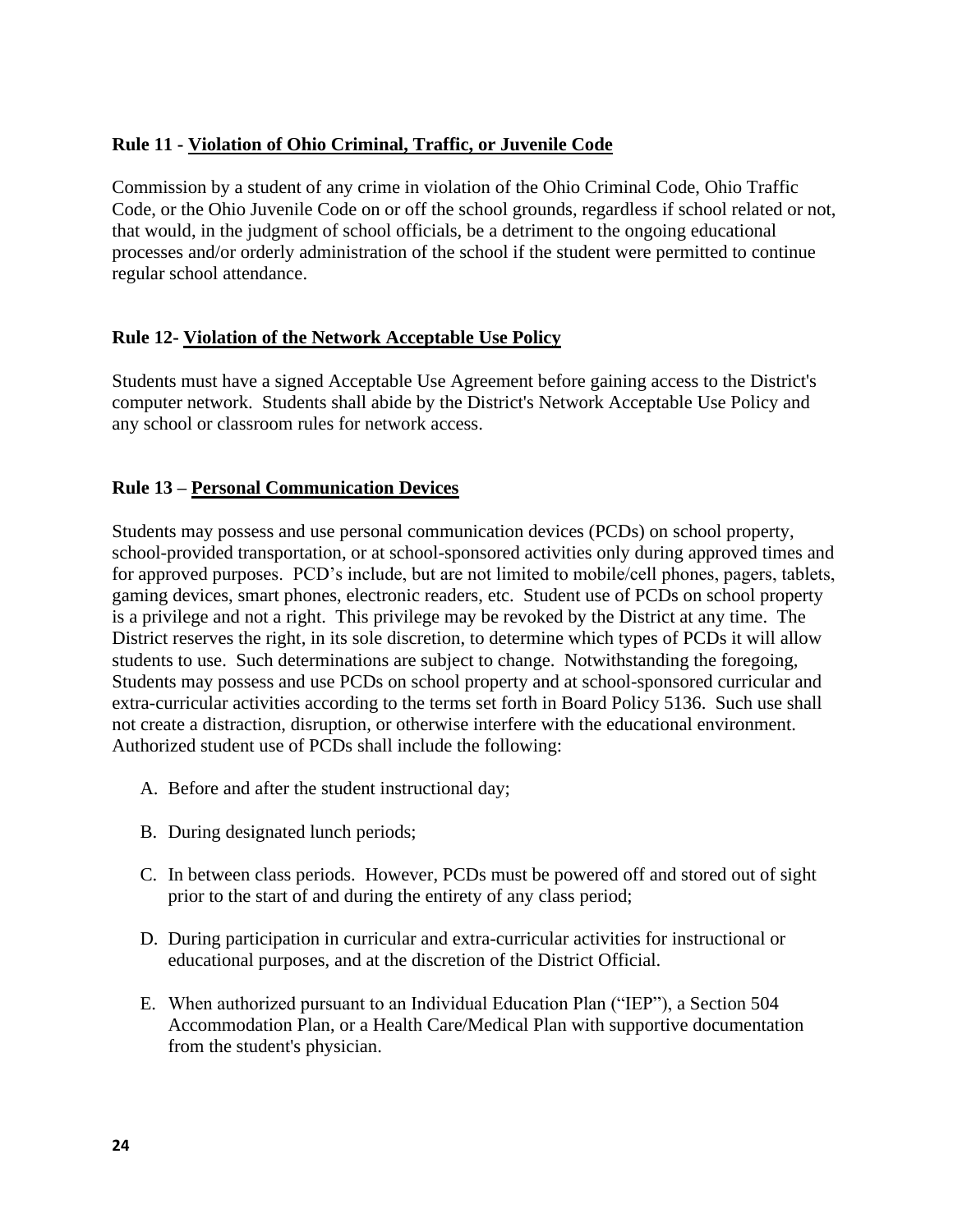F. Students shall not use their PCD to access inappropriate material either stored on the PCD, through the District's network, or through a private network (i.e. 3G, 4G, LTE)

Violation of this policy may result in disciplinary action, including possible confiscation of the PCD.

The District is not responsible for stolen, lost, or damaged PCDs.

## **Rule 14 – Academic Dishonesty**

Students shall not cheat on tests; shall not copy tests, assignments or papers; shall not plagiarize; and shall not violate copyright policy or law. "Tests" shall include but not be limited to classroom tests, quizzes, and State tests and assessments (ex. PARCC, OAA's, OGT's, next generation assessments). Academic dishonesty will also include situations when students lie, or forge documents submitted to school for credit (i.e. community service hours, etc.). Additionally, if a "testing violation" is deemed to have occurred by the Ohio Department of Education because of a student's actions, the resulting discipline for the student will be under a Level III or Level IV disciplinary option.

## **Level II Disciplinary Options**

Disciplinary options or responses to Level II offenses as determined by the administrator may include, but is not limited to any of the previous (Level I) options and/or one or more of the following:

- Parental contact by phone and written or oral notification to parent or guardian
- Behavioral probation
- Administrator/teacher/student conference
- Detention
- Parent shadowing
- Exclusion from extracurricular activity
- Mediation
- Behavioral contract
- Confiscation
- Temporary removal of the student from the classroom
- In-school suspension
- Friday/Saturday school
- Suspension of transportation privileges
- Monetary restitution for damages
- Report to Juvenile Court and/or Bureau of Motor Vehicles
- Another appropriate disciplinary option or logical consequence determined by the administrator

Serious or repeated Level II misbehavior may result in a more serious consequence or treated as a Level III or IV offense.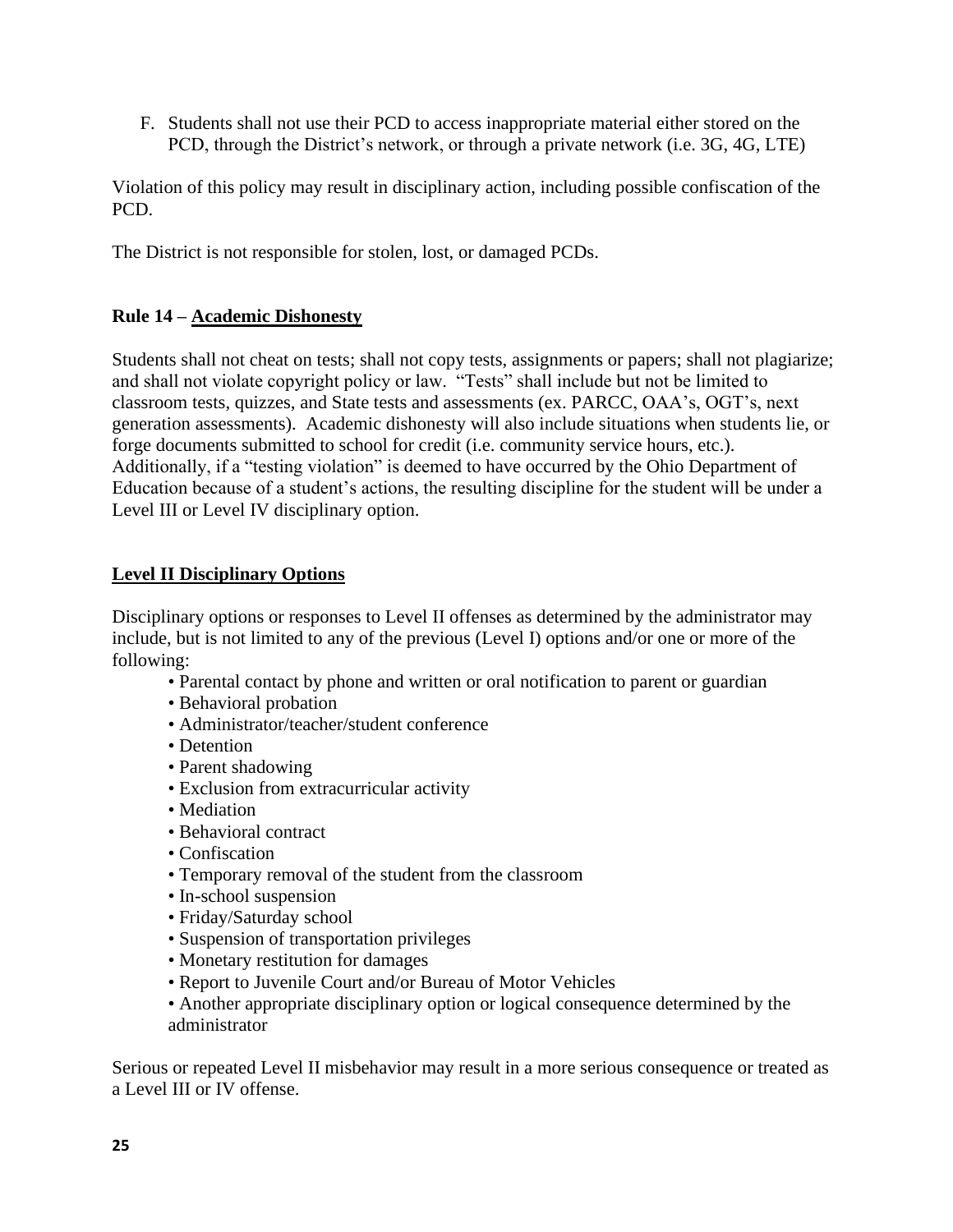## **Level III Offenses**

### **Rule 15 – Safety and Security**

Students shall not create disruptions to the standard operations of school through any form of communication that threatens, or falsely threatens, the safety and security of students and/or district employees. Students who cause substantial disruptions to the standard operations of school or cause panic within the school community may also be subject to criminal charges.

Students are required to follow the safety practices of their buildings. Failure to follow the appropriate safety practices (i.e. propping doors open, permitting entrance through non-entrance doors, etc.) shall be considered a violation of safety and security protocols.

Students will be required to participate in all safety drills that are conducted within their building. Building safety drills may include, but are not limited to:

- A. Fire Drills
- B. Tornado Drills
- C. Active Shooter Drills/Training
- D. Evacuation/Reunification Drills/Training

#### **Rule 16 - Disruption of School**

A student shall not by use of violence, force, noise, coercion, threat, false threat, intimidation, fear, passive resistance or any other conduct cause, or attempt to cause the substantial and material disruption or obstruction of any lawful mission, process, or function of the school.

#### **Rule 17 - Damage or Destruction of School or Private Property**

A student shall not intentionally cause or attempt to cause damage to public or private property, including that of other students, teachers, administrators and other school employees.

#### **Rule 18 - Discrimination and Harassment**

No student shall harass or discriminate against any student, employee or other person based on race, color, national origin, citizenship status, gender, sex (including sexual orientation and transgender identity), disability, age, religion, ancestry, economic status, pregnancy or genetic information (collectively, "Protected Classes") that are protected by Federal civil rights laws. No student shall retaliate, coerce or intimidate any person who exercises their right to file a complaint of harassment or discrimination, or who participates in the investigation of such complaint. Any participant in a school activity who believes this rule has been violated should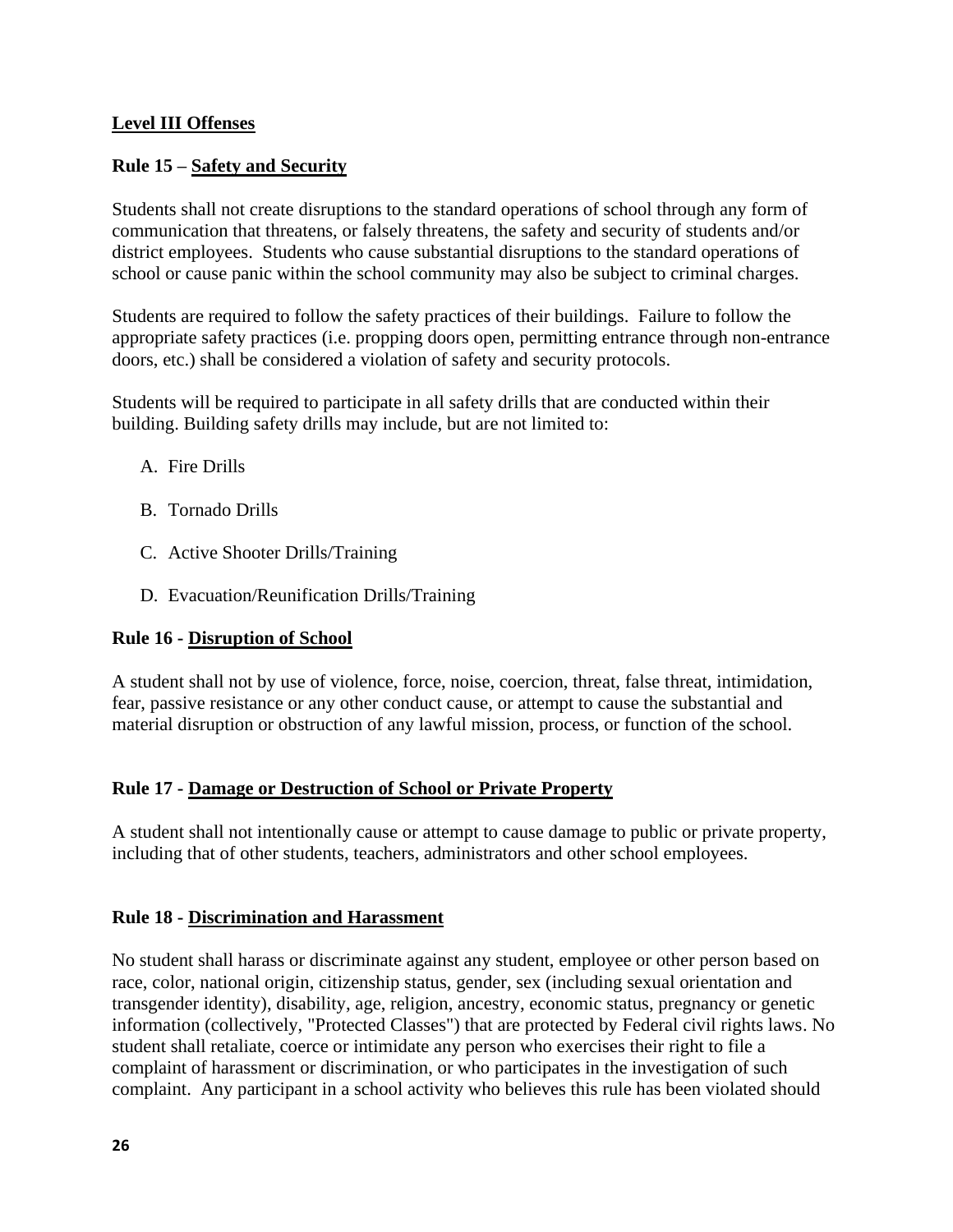report the matter immediately to the building administrator, to his or her teacher, to the Director of Human Resources, or to the Assistant Superintendent at the District Central Office.

## **Rule 19 – Bullying/Assaults/Hazing/Dating Violence**

A student shall not harass, haze, bully, retaliate against, coerce, interfere with, intimidate, inflict injury, cause another to inflict injury, or behave in any way which could cause physical injury or mental anguish to another student, teacher, or other school personnel. These acts are prohibited on school property, on a school bus, or at school-sponsored events. A student shall not intentionally direct to another student, teacher or other school employee words, phrases, or gestures which are vulgar, obscene, or degrading. Students are prohibited from using a Personal Communication Device (PCD) to violate this Rule.

Any student or student's parent/guardian who believes he or she has been or is the victim of behavior prohibited by this Rule should immediately report the situation to the building principal or assistant principal. The student may also report concerns to teachers and other school staff who will be responsible for notifying the appropriate administrator.

Every student is encouraged, and every staff member is required, to report student behavior prohibited by this Rule. Reports should be made to those identified above.

All complaints about behavior that may violate this Rule shall be promptly investigated. The building principal or appropriate administrator shall follow the requirements set forth in board policy 5516, 5517, and 5517.01 when investigating complaints.

Semiannually, the Superintendent shall provide to the President of the School Board a written summary of all reported incidents. The list shall be limited to the number of verified acts of bullying, assaults, hazing and dating violence, whether in the classroom, on school property, to and from school, or at school-sponsored events. The semiannual written summaries shall also be posted on the district's web site.

A school district employee, student, or volunteer shall be individually immune from liability in a civil action for damages arising from reporting an incident if that person reports an incident involving harassment, intimidation, bullying, assaults, hazing and dating violence, in good faith, and in compliance with the procedures specified in this rule. Such immunity from liability shall not apply to an employee, student, or volunteer determined to have made an intentionally false report about these prohibited acts.

Retaliation against any person who reports, is thought to have reported, files a complaint, or otherwise participates in an investigation or inquiry concerning allegations of harassment, intimidation, bullying, assaults, hazing and dating violence is prohibited and will not be tolerated. Such retaliation shall be considered a serious violation. Suspected retaliation should be reported in the same manner set forth above. Making intentionally false reports under this Rule is similarly prohibited. Retaliation and intentionally false reports may result in disciplinary action as indicated above.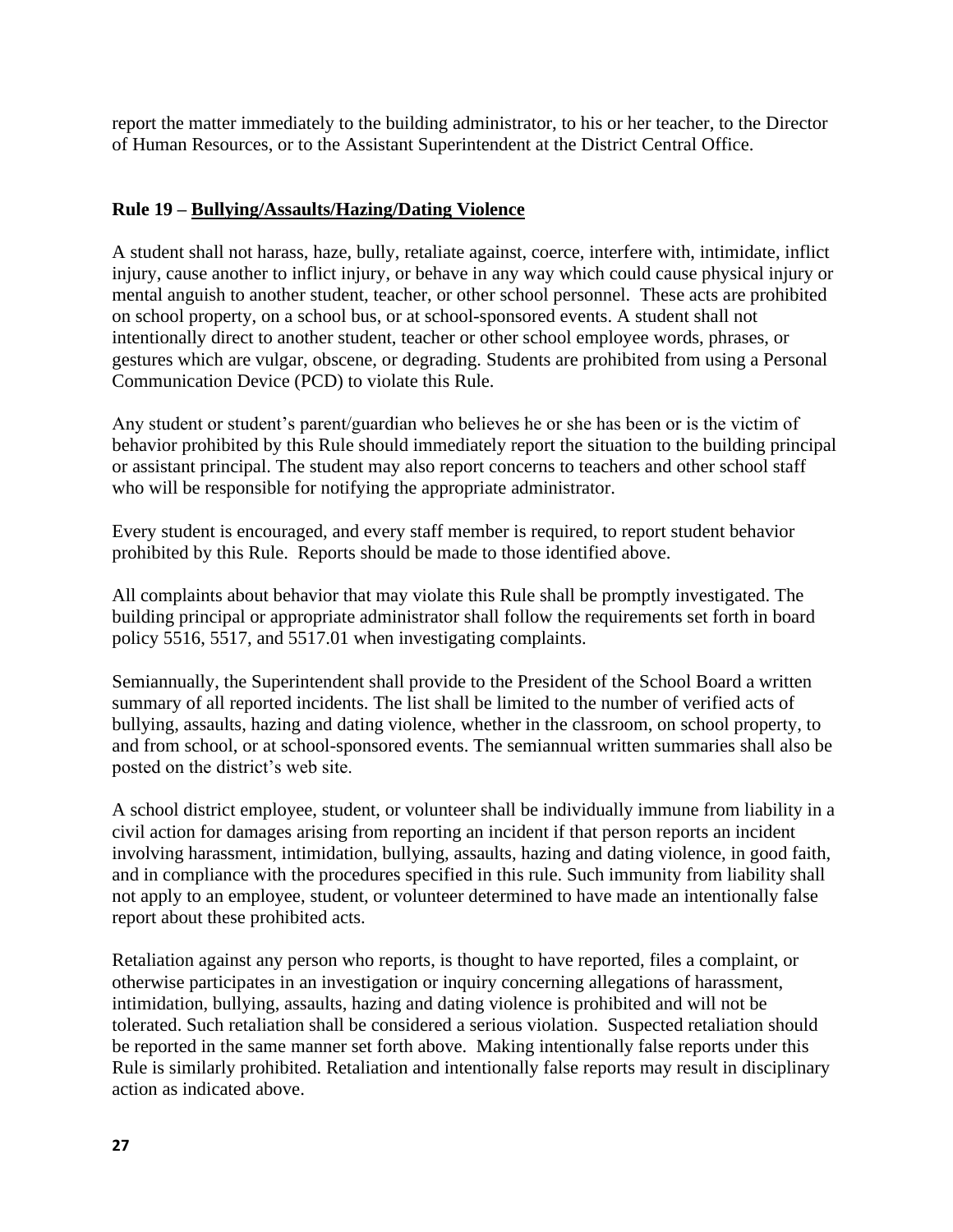For purposes of this rule, "harassment, intimidation or bullying" is defined as any intentional written, verbal, electronic or physical act that a student exhibits toward another particular student more than once and the behavior both: (1) causes mental or physical harm to the student, and (2) is sufficiently severe, persistent, or pervasive that it creates an intimidating, threatening, or abusive educational environment for the other student; or (3) violence within a dating relationship.

For the purposes of this rule, "dating violence" is defined as the intentional use of physical, sexual, verbal, or emotional abuse by a person to harm, threaten, intimidate, or control another person in a dating relationship. Dating violence is a pattern of coercive behavior that one partner exerts over the other for establishing and maintaining power and control. "Electronic act" means an act committed using a cellular telephone, computer, pager, personal communication device, or other electronic communication device.

## **Rule 20 – Extortion**

A student shall not extort or cause others to extort money or personal property from other students or school personnel.

## **Rule 21 - Narcotics, Alcoholic Beverages, Drugs, Counterfeit or Look-Alike Drugs and Drug Paraphernalia**

A student shall not possess and shall not receive, buy, use, transmit, sell, or be under the influence of any narcotic drug, hallucinogenic drug, amphetamine, barbiturate, marijuana, medical marijuana, alcoholic beverage, controlled substance, any illegal mind-altering substance, inhalant or intoxicant of any kind.

A student shall not posses and shall not receive, buy, use, transmit, sell, or be under the influence of any counterfeit or look-alike-controlled substance. A counterfeit or look-alike-controlled substance is any substance that is made to look like a controlled substance or is represented to be a controlled substance or that a student believes to be a controlled substance.

Except as legitimately provided for in Policy, a student shall not buy, sell, transfer, possess, or use any drug, medication, inhalant or other substance which can be taken internally where the student or students involved cannot show a legitimate health or other reason for the use of such substances.

Drug paraphernalia shall not be worn, carried, or brought to school or school events.

Students found to be in violation of this rule shall be expelled or suspended unless an alternative to expulsion is determined for a first-time offender pursuant to Policy.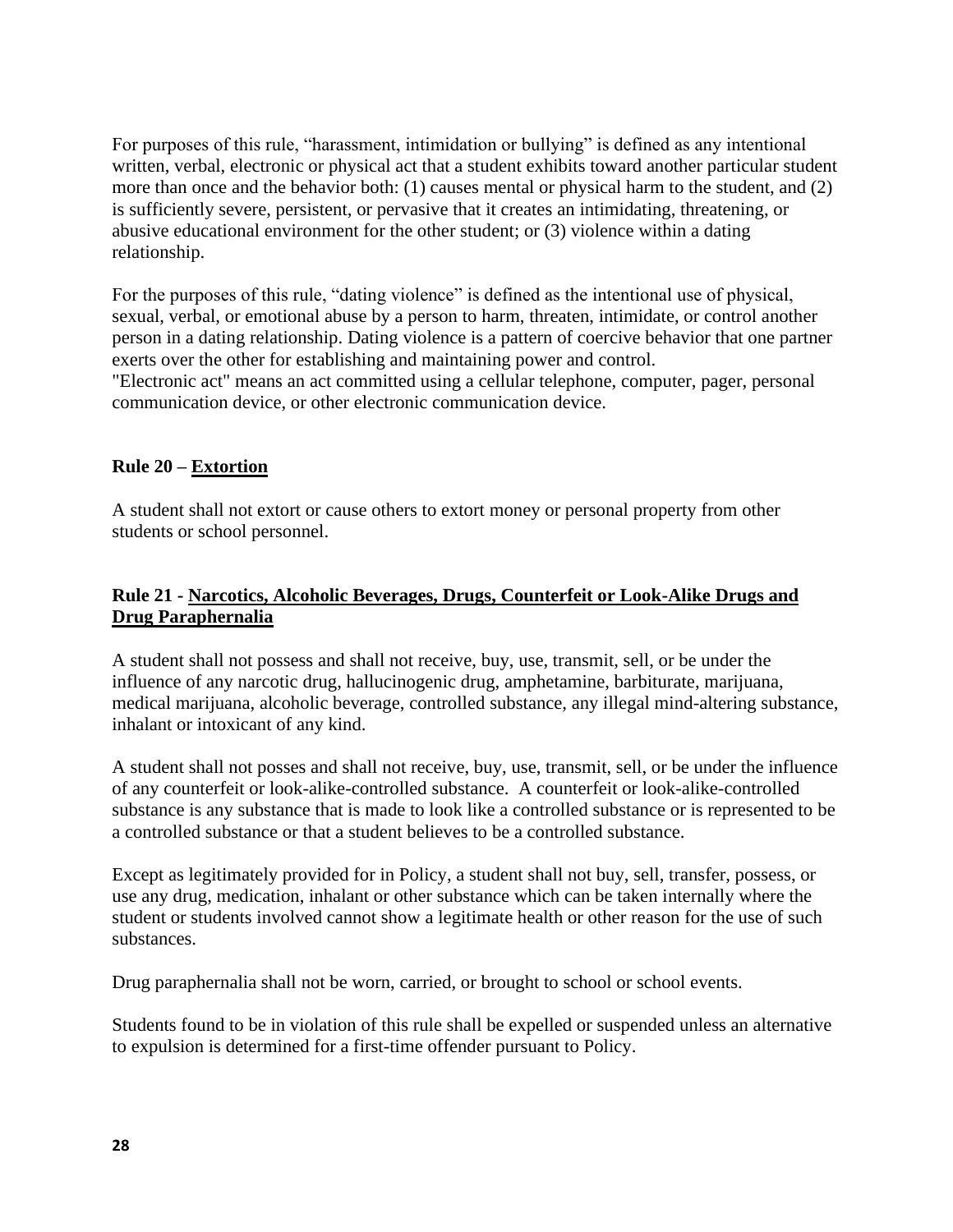### **Rule 22- Acts of Immorality**

Possession of indecent, obscene or pornographic matter is prohibited. Possession includes accessing indecent, obscene or pornographic material via a personal communications device, laptop, computer, tablet or gaming device on school property. Engaging in sexual acts, displaying excessive affection, or other inappropriate behavior with a person of the same or opposite sex is prohibited.

### **Rule 23 – Fighting**

Students shall not engage in intentional efforts to cause physical harm to a student or staff member. Neither shall students intentionally incite another student to engage in willful physical conflict or combat.

### **Rule 24 – Direct Threat**

Students shall not intentionally commit or promote any act or expression of a threatening nature directed to any individual or group of teachers, other staff members, students or other groups at school.

### **Level III Disciplinary Options**

Disciplinary options or responses to Level III offenses as determined by the administrator may include, but is not limited to any of the previous (Level II) options as well as:

- Suspension
- Removal to a disciplinary alternative placement program (APP)
- Serious or repeated Level III misbehavior may result in a more serious consequence or treated as a Level IV offense
- Another appropriate disciplinary option or logical consequence determined by the administrator

The administrator will determine the length of the suspension or removal on a case-by-case basis.

#### **Level IV Offenses**

#### **Rule 25 - Weapons and Dangerous Instruments**

A student shall not possess, handle, transport, carry, use, conceal, or transmit any objects that can reasonably be considered a weapon, a firearm (including any object represented as a firearm or made, construed, or altered so that, to a reasonable person without specialized training in firearms, the object appears to be a firearm), a knife, or other dangerous object of no reasonable use to the student.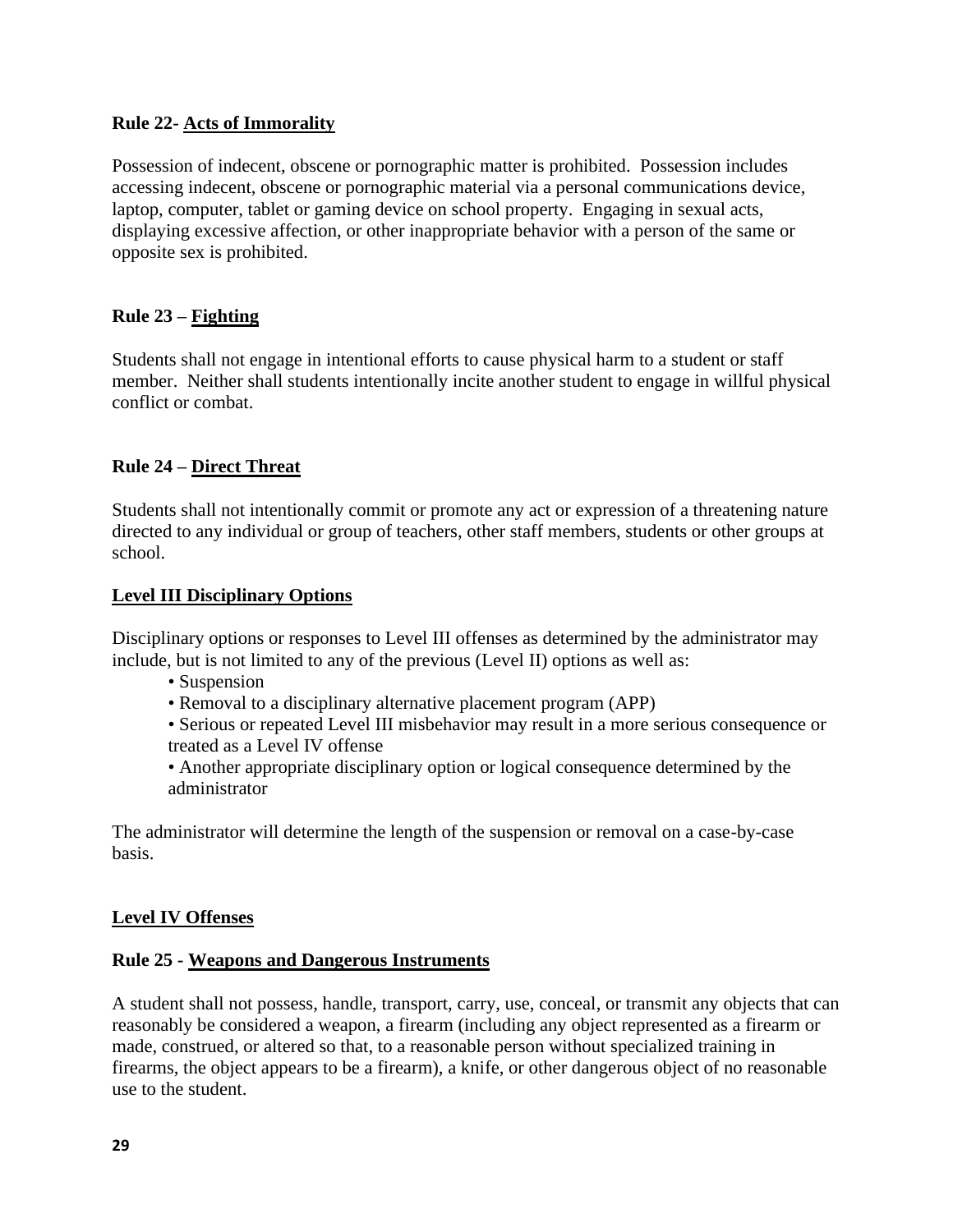Any student who is determined to have brought to school or to a school-related activity a firearm or knife as defined below shall be expelled for not less than one year, subject to reduction of this term by the Superintendent on a case-by-case basis. The Superintendent, in determining the term of expulsion on a case-by-case basis, shall consider all the relevant facts and circumstances, including (a) applicable Ohio or federal laws, (b) the student's disability, and (c) extent of culpability of the student. The Superintendent shall notify the appropriate criminal justice or juvenile delinquency authorities of these determinations.

This rule incorporates 18 U.S.C. §§ 921 et seq. which defines "firearm" as "(A) Any weapon (including a starter gun) which will or is designed to or may readily be converted to expel a projectile by the action of an explosive; (B) the frame or receiver of any such weapon; (C) any firearm muffler or firearm silencer; or (D) any destructive device. (4) The term 'destructive device' means (A) (i) bomb, (ii) grenade, (iii) rocket having a propellant charge of more than four ounces, (iv) missile having an explosive or incendiary charge of more than one-quarter ounce, (v) mine, or (vi) device similar to any of the devices described in the preceding clauses." For the purposes of this rule, a "knife" is defined as any device consisting of a sharp blade two and a half (2.5) inches or longer in length, whether or not fastened to a handle, designed or intended for use as a cutting instrument.

For the purposes of this rule, a "dangerous object" is defined as a device which is or may be used to cause harm to another person, including but not limited to a club, chain, razor or other sharp blade less than two and a half (2.5) inches in length, metal knuckles, noxious irritants, chemicals, or explosive or incendiary device.

#### Notification to Parents and Students

Parents and students are annually given a copy of the standards of conduct and the statement of disciplinary sanctions required. The notice to parents and students indicates that compliance with the standards of conduct is mandatory.

Policy References: Legal References: ORC §§ 3313.20, 3313.534, 3313.66-3313.662, 3321.13 OAC§ 3301-35-03

#### **Due Process**

Students are entitled to due process procedures when they are charged with misconduct in the violation of rules or any act that may lead to suspension or expulsion from school. At minimum, due process requires advising the student about the accusation made against him/her and permitting the student to give his/her side of the story. Other due process procedures are detailed in Board Policy 5611, including information on appealing suspension/expulsion decisions.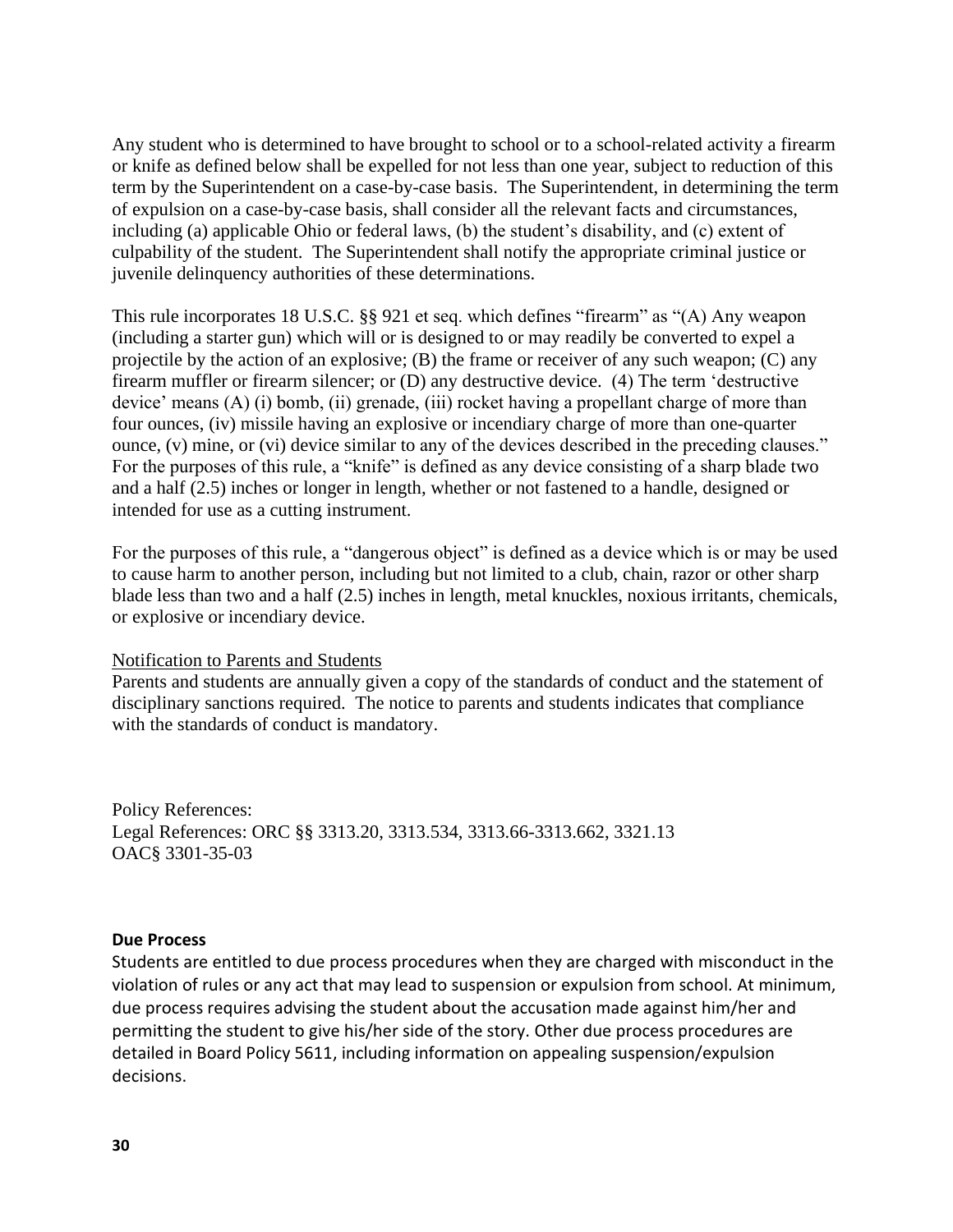#### **Reasonable Search & Seizure**

Emergency searches may be conducted any time there is a reasonable suspicion or evidence of an immediate threat to health, safely, property, or discipline due to a rule violation or a crime. Emergency searches may include the desk, locker, vehicle, person, or other property of the student of school premises. Non-emergency searches may include only the school desk or locker or similar school property assigned to a student for his/her temporary use.

#### **Nondiscrimination in School Activities**

The Lakota Board of Education provides that no student or other participant in a districtsponsored activity will be discriminated against by harassment, retaliation, coercion, interference, or intimidation based on race, religion, color, national origin, sex, age, or disability, including racial or sexual harassment. Complaints of discrimination should be communicated to the building administrator. Complaint procedures are intended to comply with federal regulations outlined under Title XI of the Education Amendments of 1972, Section 504 or the Rehabilitation Act of 1973, the American with Disabilities Act of 1990, and other regulations regarding nondiscrimination.

**Harassment, intimidation, or bullying behavior by any student in the Lakota Local School District is strictly prohibited and such conduct may result in disciplinary action, including suspension and/or expulsion from school. "Harassment, intimidation, or bullying", in accordance with R.C. 3313.666 means any intentional written, verbal, graphic or physical act including electronically transmitted acts i.e., internet, cell phone, personal digital assistant (PDA), or wireless hand-held device, either overt or covert, by a student or group of students toward other students, including violence within a dating relationship, with the intent to harass, intimidate, injure, threaten, ridicule, or humiliate. Such behaviors are prohibited on or immediately adjacent to school grounds, at any school-sponsored activity, on school provided transportation, or at any official school bus stop that a reasonable person under the circumstances should know will have the effect of:**

- **A. Causing mental or physical harm to the other students including placing an individual in reasonable fear of physical harm and/or damaging of students' personal property; and,**
- <span id="page-30-0"></span>**B. Is sufficiently severe, persistent, or pervasive that it creates an intimidating, threatening, or abusive educational environment for the other students.**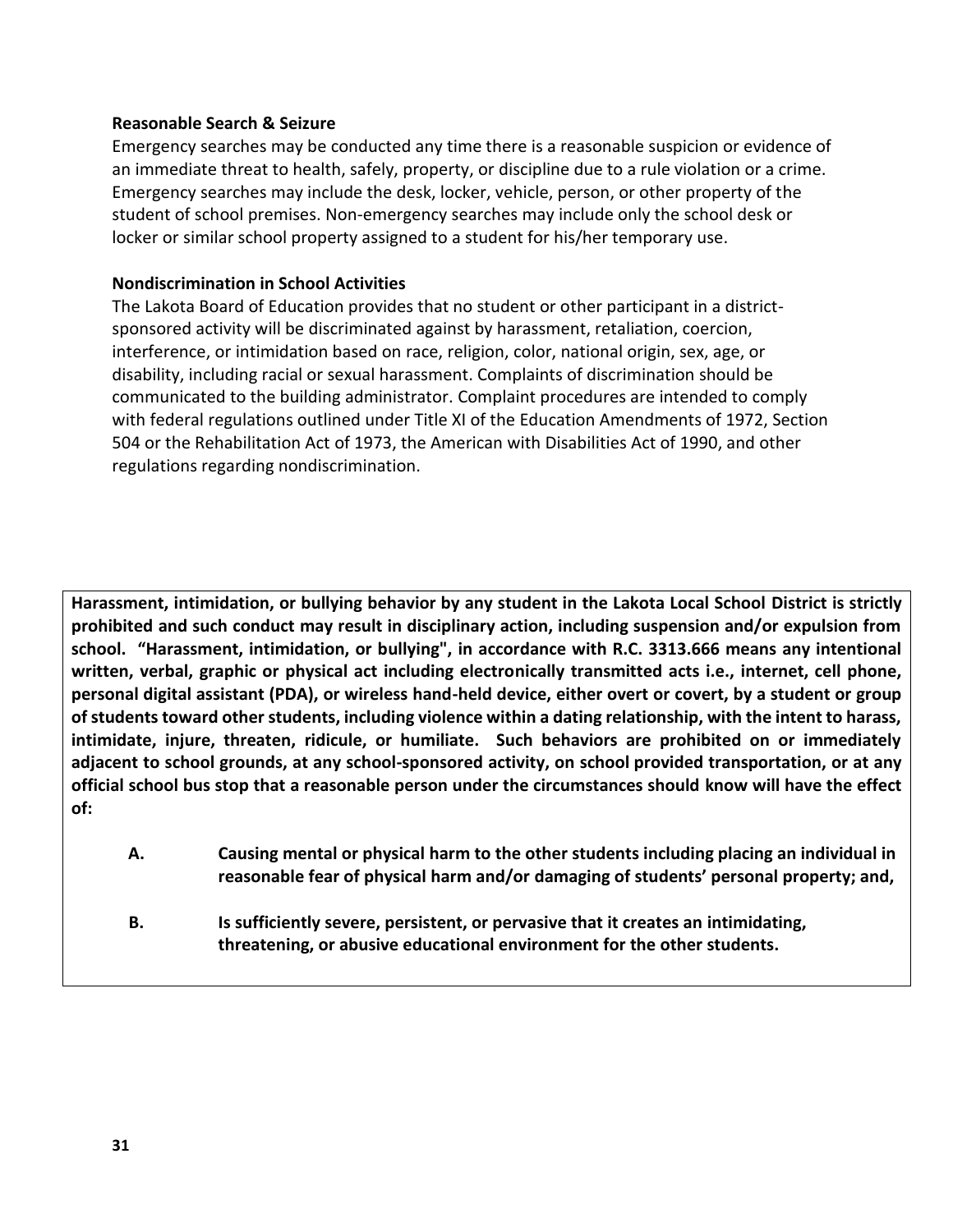## **General Guidelines for Keeping Children Home from School Due to Illness Please Keep These Guidelines for Future Reference**

It is sometimes difficult to decide when and how long to keep an ill child home from school. The timing of the absence is often important in order to decrease the spread of disease to others and to prevent your child from acquiring any other illnesses while his/her resistance is lowered. The following guidelines represent the more common childhood illnesses and the usual recommendations of the Health Services Department.

**CHICKEN POX:** A skin rash consisting of small blisters, which leave scabs. A slight fever may or may not be present. There may be blisters and scabs present at the same time. Your child should remain home until all blisters have scabbed over, usually 5-7 days after appearance of the first crop of blisters. If your child is diagnosed with chicken pox, please notify the building nurse.

**COMMON COLD:** Irritated throat, watery discharge from the nose and eyes, sneezing, chills and general body discomfort. Your child should remain home if symptoms are serious enough to interfere with your child's ability to learn.

**FEVER:** If your child's temperature is 100 degrees Fahrenheit or greater (1 or 2 degrees above the child's normal temperature) he/she should remain home until he/she has not had a fever for a full 24 hours, without the use of fever reducing medicines (like Tylenol or Ibuprofen).

**FLU:** Abrupt onset of fever, chills, headache and sore muscles. Runny nose, sore throat, and cough are common. Your child should remain home from school until symptoms are gone and the child is without fever for 24 hours, without the use of fever reducing medicines (like Tylenol or Ibuprofen).

**HEAD LICE:** Lice are small grayish-tan, wingless insects that lay eggs called nits. Nits are much easier to see and detect than lice. They are small white or gray, teardrop-shaped specks which are firmly attached to the hair shaft. They are usually found at the nape of the neck, behind the ears, and at the crown of the head. Your child should be treated with a lice-killing shampoo. Instructions on how to properly treat head lice are available from the shampoo product and should be followed carefully to eliminate possible re-infestation and to minimize your child's absence from school. Students found with live lice will be sent home and must be treated before returning to school. If your child is sent home from school due to head lice, he/she must be checked by the nurse or other school personnel before returning to class.

**IMPETIGO:** Blister-like lesions, which later develop into crusted, pus-like sores. Your child should remain home from school until your child has been on an antibiotic for 24 hours and sores are no longer draining, or can be covered by a bandage.